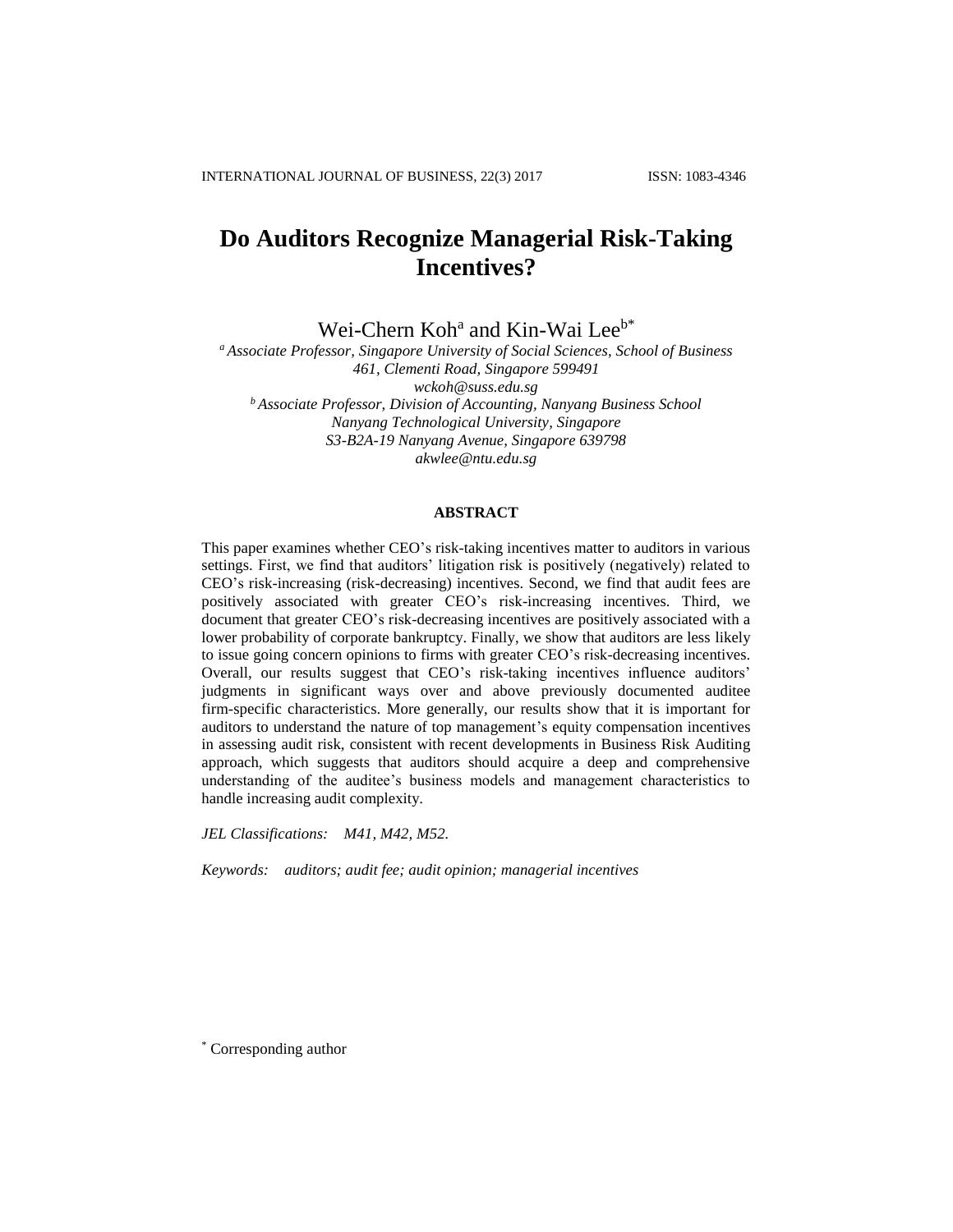#### **I. INTRODUCTION**

There is a substantial body of literature that examines the effect of auditee firm-specific characteristics on auditors' judgments in various settings, such as auditors' litigation risk, audit fee pricing, auditee firm's bankruptcy risk and auditors' decision to issue a going concern opinion. In this study, we examine whether auditors also recognize CEO's risk-taking incentives in these settings. We extend the literature by showing that CEO's risk-taking incentives influence auditors' decisions in significant ways over and above well-known auditee's firm-specific characteristics documented in prior research.

Prior studies find that managerial risk-taking behavior influence firms' corporate policy choices. Coles et al. (2006) find that firms with higher managerial risk-increasing incentives invest more in research and development, invest less in investment in property, plant and equipment, undertake less corporate diversification, and undertake higher leverage. Knopf et al. (2002) find that higher managerial risk-increasing incentives are associated with lower usage of derivatives for corporate hedging purposes. Chava and Purnanandam (2010) find that higher CEO's risk-increasing incentives are associated with higher leverage and lower cash balances. Taken together, the evidence suggests that higher managerial risk-increasing incentives results in higher corporate risk. In the context of auditing, there is little empirical evidence on whether external auditors consider these managerial risk-taking incentives in their decision-making process. In this study, we take a step to better understand the effects of managerial risk-taking incentives on various judgments undertaken by the external auditor.

Specifically, this paper examines four research questions: (1) Are managerial risk-taking incentives associated with auditor litigation risk? (2) Do external auditors price managerial risk-taking incentives? (3) Are managerial risk-taking incentives associated with corporate bankruptcy risk? And (4) Do external auditors' opinions reflect managerial risk-taking incentives?

Following prior studies (Core and Guay, 2002; Chava and Purnanandam, 2010), we employ two proxies of managerial risk-taking incentives based on the manager's stock and option holdings. Our first proxy, vega, measures the sensitivity of a manager's wealth to a 1% change in stock return volatility. Chava and Purnanandam (2010) argue that vega is a more direct measure of the manager's incentive to increase firm risk. Our second proxy, delta, measures the sensitivity of a manager's wealth (stock and option holdings) to a 1% change in stock price. Unlike a well- diversified outside shareholder, managers typically hold a disproportionately large percentage of their wealth in their firms. To the extent that managers' personal wealth is generally not well-diversified, Chava and Purnanandam (2010) argue that delta is a proxy of manager's risk-decreasing incentives.

Our first test examines the association between auditor litigation risk and CEO's risk-increasing/risk-decreasing incentives. After controlling for firm-specific factors that affect litigation risk such as firm size, growth opportunities and stock return volatility, we find that auditor litigation risk is positively associated with CEO's vega and negatively associated with CEO's delta. Given our attempt to control for firm risk (proxied by stock return volatility), our finding that CEO's risk-increasing (risk-decreasing) incentives is positively (negatively) associated with auditor litigation risk is noteworthy because it demonstrates that the effect of CEO's risk-increasing/risk-decreasing incentives on auditor litigation risk is distinct from that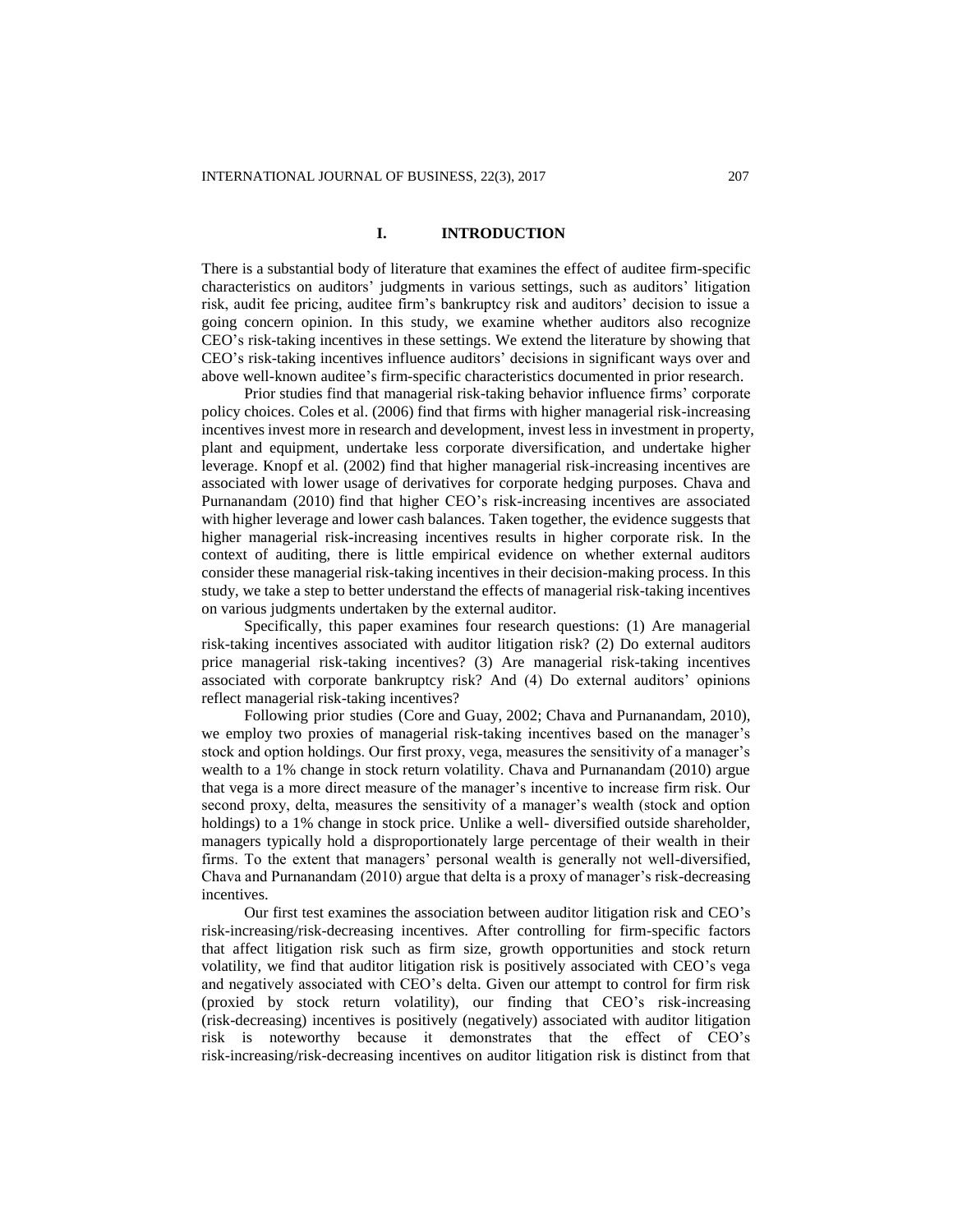of firm risk. In other words, above and beyond those related to firm-specific risk, there is an incremental effect of CEO's risk-increasing/risk-decreasing incentives on auditor litigation risk.

Our second test examines the association between audit fees and CEO's risk-increasing and risk-decreasing incentives. We find audit fees to be higher when there are greater CEO's risk-increasing incentives, i.e., higher CEO's vega after we control for auditee firm-specific characteristics (documented in prior literature such as Defond et al. (2002) and Ashbaugh et al. (2003) on determinants of audit fees) and auditor litigation risk (Seetharaman et al., 2002). Given our first result that auditors' litigation risk is associated with CEO's risk-increasing and risk-decreasing incentives, it can be argued that our second test result could potentially be attributed to the additional auditors' litigation risk arising from CEO's risk-increasing incentives. To address this concern, we first estimate the predicted probability of auditor litigation based on CEO's risk-increasing/risk-decreasing incentives and other firm characteristics. After controlling for this revised predicted probability of auditor litigation (which encapsulates CEO's risk-increasing/risk-decreasing incentives), we continue to find a positive relationship between audit fees and CEO's risk-increasing incentives, i.e., CEO's risk-increasing incentives are not subsumed by auditor litigation risk. Thus, our results suggest that managerial risk-increasing incentives exert a unique and significant influence on audit fees, incremental to those of known economic determinants of audit fees and independent of its increase in predicted auditor litigation risk. Our findings are consistent with studies of audit production (O' Keefe et al., 1994; Bell et al., 2001) that find that audit effort is increasing in partner assessments of inherent/ business risk. Our result also complements that of Chen et al. (2015). Chen et al. (2015) controls for auditee firm's litigation risk while we control for auditor litigation risk. Nevertheless, in both papers, the positive association between audit fees and CEO's risk-increasing incentives are statistically significant suggesting that this empirical finding is a persistent result.

Our third test examines the association between the probability of corporate bankruptcy and CEO's risk-increasing and risk-decreasing incentives. We predict that if high CEO's delta implies that CEOs will lose a substantial amount of their wealth in the event of corporate bankruptcy, CEOs with high delta are more likely to implement corporate policies to reduce corporate risk. Consistent with our prediction, we find that higher CEO's risk-decreasing incentives (CEO's delta) are associated with a lower likelihood of corporate bankruptcy. In contrast, we find no association between CEO's risk-increasing incentives (CEO's vega) and the likelihood of corporate bankruptcy. We conjecture that it is conceivable that CEOs, motivated by high risk-increasing incentives, adopt corporate policies to promote firm risk, but draw a line at compromising the going concern of the firm.

Our fourth test examines the association between the auditor's propensity to issue a going concern opinion and CEO's risk-increasing and risk-decreasing incentives. We find that auditors are less likely to issue going concern opinion to firms with greater CEO's risk-decreasing incentives (CEO's delta). Our result is robust to specific controls for corporate bankruptcy risk and other auditee-firm specific characteristics that affect going concern audit opinions (McKeown et al. 1991). Given our third result that the probability of corporate bankruptcy risk is lower with greater CEO's risk-decreasing incentives, it can be argued that our fourth test result could potentially be due to the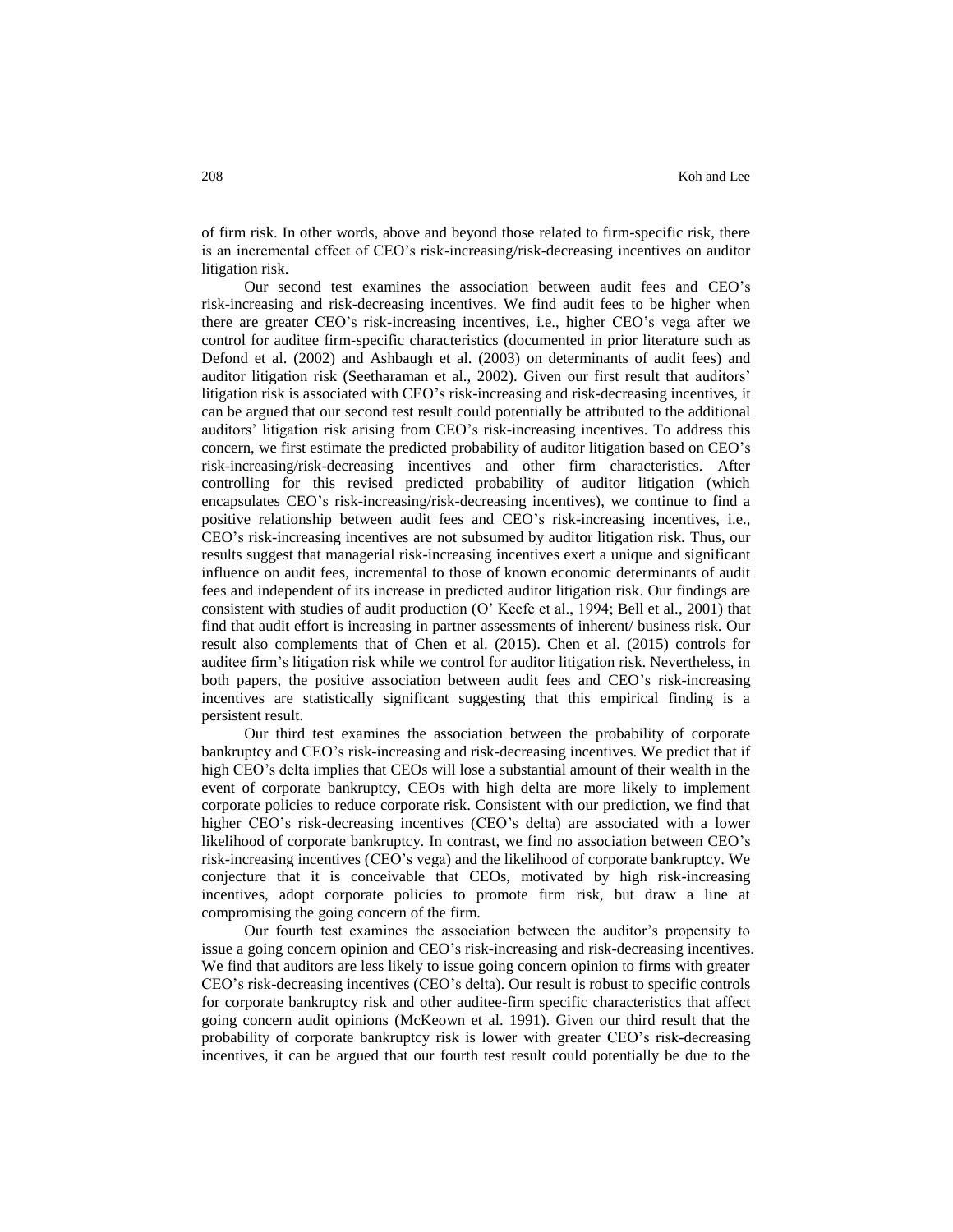lower corporate bankruptcy risk arising from CEO's risk-decreasing incentives. To address this concern, we also include CEO's risk-increasing/risk-decreasing incentives in the logit model used to estimate the predicted probability of corporate bankruptcy risk. After controlling for this revised predicted probability of corporate bankruptcy risk, we continue to find that auditors are less likely to issue going concern opinion to firms with greater CEO's risk-decreasing incentives (CEO's delta). In other words, our result on CEO's risk-decreasing incentives is not subsumed by bankruptcy risk on going concern. Our result is consistent with Chava and Purnanandam's (2010) argument that CEO's delta measures managerial risk-reducing incentives due to managerial personal wealth diversification concerns. Overall, our results suggest that managerial risk-taking incentives exert unique and significant influence on going concern audit opinion, incremental to those of known economic determinants of going concern audit opinion.

This paper contains five contributions. First, we complement Venkataraman et al. (2008) by showing the inter-play among managerial risk-taking incentives, litigation risk and audit fees. Venkataraman et al. (2008) find that auditor exposure to litigation is higher during IPO than post-IPO. In our study, we show that even in the post-IPO setting, corporate firms with high managerial risk-taking incentives have higher auditor litigation risk. This result holds after controlling known economic determinants of auditor litigation risk including auditee firm's risk.

Second, we provide evidence that auditors consider managerial risk-taking incentives by setting audit fees beyond the traditional firm-specific risk measures such as liquidity and leverage and auditor litigation risk. Specifically, we build on prior research that shows that management compensation contracts affect managerial risk-taking incentives (Armstrong and Vashishtha, 2012) We show that audit fees are positively associated with managerial risk-taking incentives after controlling for other firm risk characteristics as well as auditor litigation risk. Our result is consistent with that documented in prior research (Chen et al., 2015).

Third, we contribute to the research on the determinants of auditor's going concern decisions by showing that auditors are less likely to issue going concern reports to firms with greater managerial risk-reducing incentives. We demonstrate the linkages between managerial risk-taking incentives and corporate bankruptcy risk, which in turn shapes auditor going concern decisions. We add to Mutchler et al.'s (1997) list of contributing factors and mitigating factors in determining auditors' going concern decisions.

Fourth, our results have important implications for business risk auditing. Under Business Risk Audit ("BRA") approaches, the auditor responds to the increasing complexity of auditee financial reports by acquiring a deep and comprehensive understanding of the auditee's industry, strategy, business models, and processes - tasks best accomplished by higher-ranked labor — and by employing this understanding to make audit labor allocations (Bell et al., 2008). Specifically, our results suggest that understanding the nature of top management equity compensation incentives can enhance the auditors' overall knowledge and risk assessments of their clients. This is also consistent with that stated in Public Company Accounting Oversight Board Release No. 2014-002, i.e., "Understanding a company's relationships and transactions with its executive officers is important to an auditor because a company's executive officers are generally in a position to determine or influence a company's accounting and disclosures. A company's financial relationships and transactions with its executive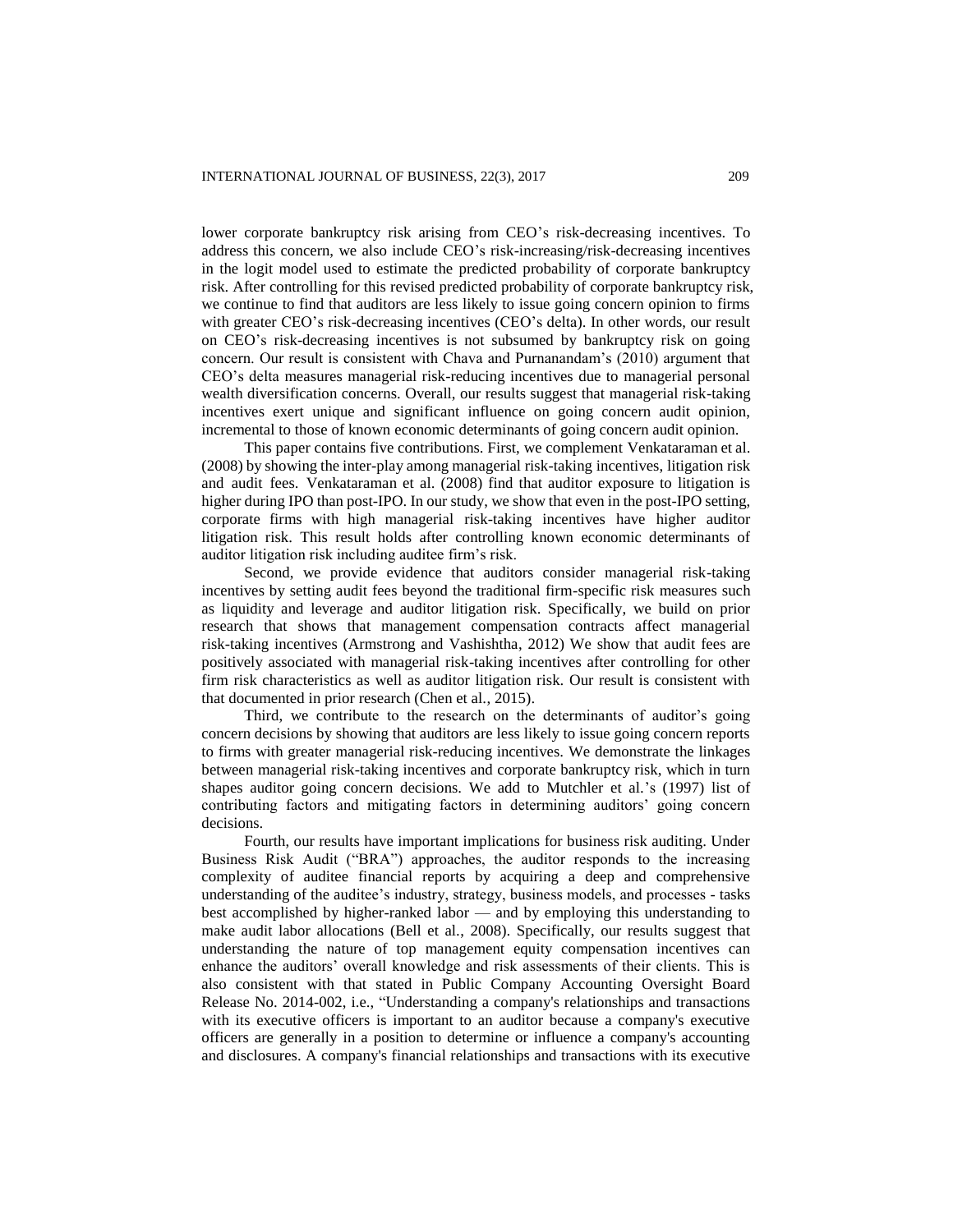officers (e.g.,, executive compensation) can create incentives and pressures for executive officers to meet financial targets, which can result in risks of material misstatement of a company's financial statements.'

Fifth, we extend the recent stream of accounting literature that considers managerial characteristics such as Francis et al. (2008) who examine the association between CEO's reputation and earnings quality and Bamber et al. (2010) who examine the association between manager specific fixed effects and corporate voluntary disclosures. While the above studies examine the impact of managerial characteristics on firms' financial reporting decisions, our paper demonstrates the linkage between managerial risk-taking incentives on auditors' judgments/decisions.

Section II discusses the literature review and hypotheses development. Section III describes our sample and tests. Section IV presents our results and section V summarizes our findings.

#### **II. LITERATURE REVIEW AND HYPOTHESES DEVELOPMENT**

There is an increasing interest in managerial equity compensation incentives and corporate risk-taking behavior. Rajgopal and Shevlin (2002) find that in the oil and gas industry, firm risk is positively associated with CEO's vega. Knopf et al. (2002) find that the usage of derivatives for corporate hedging purpose is negatively (positively) associated to CEO's vega (delta). Coles et al. (2006) find that firms with higher CEO's vega implement riskier corporate policy choices such as more investment in research and development, less investment in property, plant and equipment, less corporate diversification, and higher leverage. Chava and Purnanandam (2010) find that CEOs' risk-decreasing (-increasing) incentives are associated with lower (higher) leverage and higher (lower) cash balances. In summary, these studies suggest that CEOs' risk-taking incentives are directly associated with firm's corporate risk.

Prior literature documented a positive association between auditor's litigation risk and corporate risk (Stice, 1991; Lys and Watts, 1994; Henniger, 2001; Armstrong et al. 2013). In summary, these studies show that auditor litigation risk is positively associated with the auditee's bankruptcy risk. In cases of bankruptcy, the quality of audit may be called into question and financial statement users may allege audit failure and initiate lawsuits against the auditors. Furthermore, high growth firms may undertake riskier investment projects, leading to higher corporate risk. Moreover, firms that operate in volatile business environment face higher corporate risk. Accordingly, in our empirical model (1) below (section III.B), we include various firm characteristics that affect corporate risk such as bankruptcy risk (proxied by Altman Z-score which links the probability of bankruptcy to various firm characteristics such as leverage, current profitability, firm size, retained earnings and asset productivity), the firm's growth opportunities (proxied by prior year's sales growth) and the volatility of the operating environment (proxied by variance of the firm's stock return in the prior fiscal year).

Thus, prior audit literature has examined various client characteristics that determine auditor litigation risk. However, there is limited research on the effect of client managerial compensation characteristics on auditor litigation risk. We posit two channels to link managerial compensation characteristics and auditor litigation risk. First, as discussed above, prior studies on managerial equity compensation show that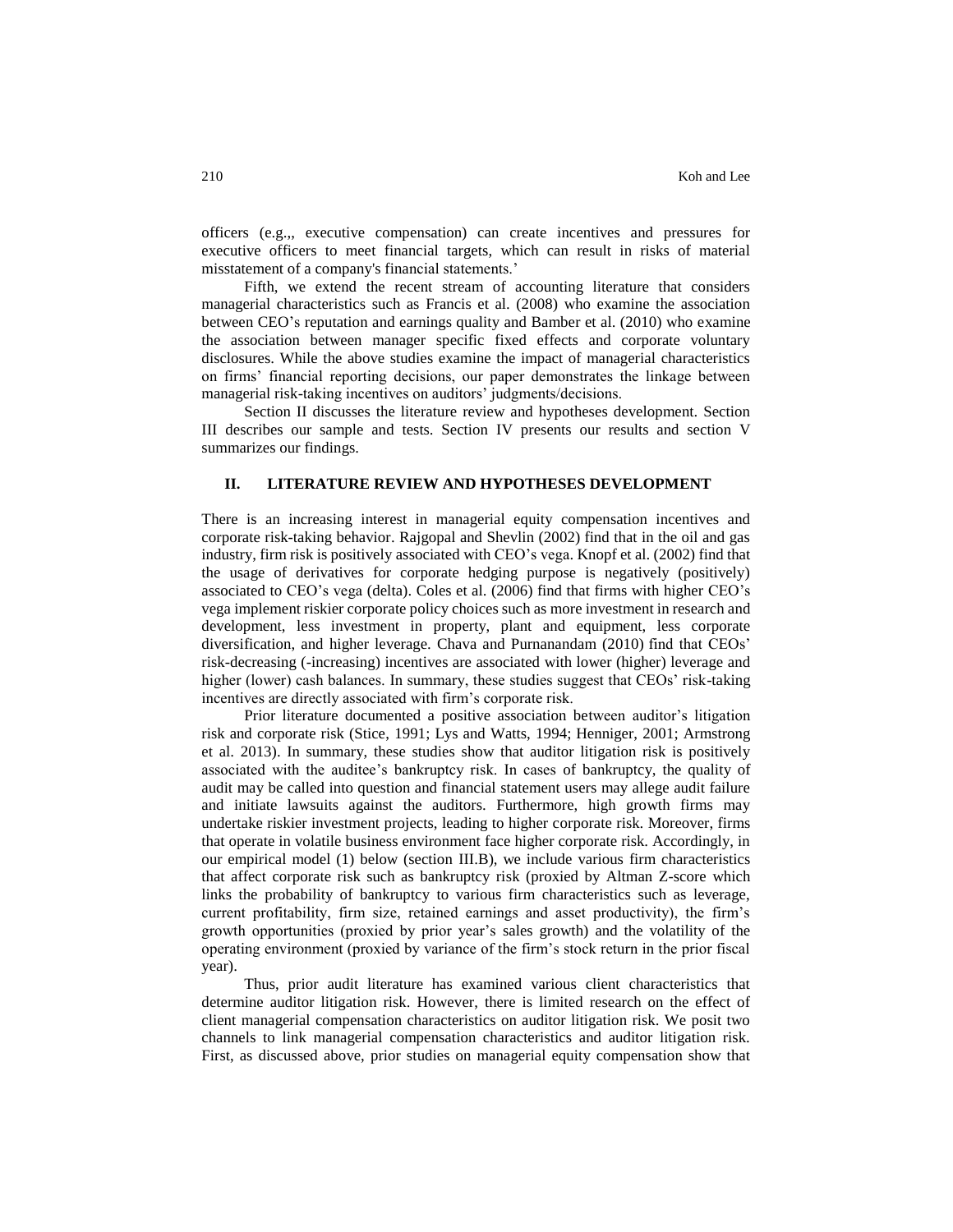firms with higher CEO's risk-increasing incentives implement riskier corporate policies, which leads to higher corporate risk (Knopft et al., 2002; Coles et al., 2006; Chava and Purnandam, 2010). Thus, higher corporate risk may lead to higher litigation risk against the auditors. Second, Armstrong et al. (2013) find a strong positive relation between vega and financial misreporting (proxied by discretionary accruals, earnings restatement and Securities and Exchange Commission accounting, auditing and enforcement actions) and that the incentives provided by vega subsume those of delta. Higher instances of financial misreporting increase the likelihood of lawsuit against the auditors. Thus, we predict that:

H1: Auditor litigation is positively associated (negatively associated) with CEO's risk-increasing (risk-decreasing) incentives.

Prior studies have examined audit client's characteristics (such as firm size, profitability, growth opportunities and leverage) that determine audit fees (e.g., Defond et al., 2002; Frankel et al., 2002; Ashbaugh et al., 2003). Yet, an important area that received little attention in empirical audit studies is whether auditors consider managerial characteristics in assessing audit risk (Bedard and Johnstone, 2004). Specifically, we extend prior literature by examining whether client managerial risk-taking incentives, an important element of managerial characteristics, also determine audit fees. In recent years, audit firms have moved to a Business Risk Audit (BRA) methodology (Bell et al. 2005). Under the BRA model, an auditor acquires a deep and comprehensive understanding of the client's industry, strategy, business models, and managerial characteristics and employs this understanding in making audit labor allocations (Bell et al. 2008). To the extent that higher CEOs' risk-taking incentives signal higher corporate risks, over and above firm risks not already captured by other firm risk characteristics, the higher risk assessments require higher audit labor allocations which translates to higher audit fees. Consistent with this conjecture, Armstrong et al. (2013) find that higher CEO's vega is correlated with higher financial misreporting. To the extent that audit risk increases with the probability of financial misreporting, we expect auditors to charge higher audit fees. Thus, we hypothesize that:

H2: Audit fees are positively associated (negatively associated) with CEO's risk-increasing (risk-decreasing) incentives.

Auditors' decision-making process to issue a going concern opinion can be characterized as a two-stage process in which the auditor recognizes that a client firm faces bankruptcy risks, and the auditor uses subsequent information cues to determine whether to issue a going concern qualification (Mutchler 1985). For the estimation of client firm's bankruptcy risk in the first-stage process, prior studies typically use a set of financial performance of the auditee highly ranked by auditors as important determinants of client firm's bankruptcy risk in their estimation models (e.g., Mutchler 1985; Hopwood et al. 1989; McKeown et al. 1991). We extend their studies by examining whether CEOs' risk-taking incentives are directly associated with client firms' bankruptcy risk over and above the auditee's financial performance. We hypothesize that client firms may face higher bankruptcy risk due to higher risk-taking incentives by the CEOs. This leads us to the following hypothesis:

H3: Client firm bankruptcy risk is positively associated (negatively associated) with CEO's risk-increasing (risk-decreasing) incentives.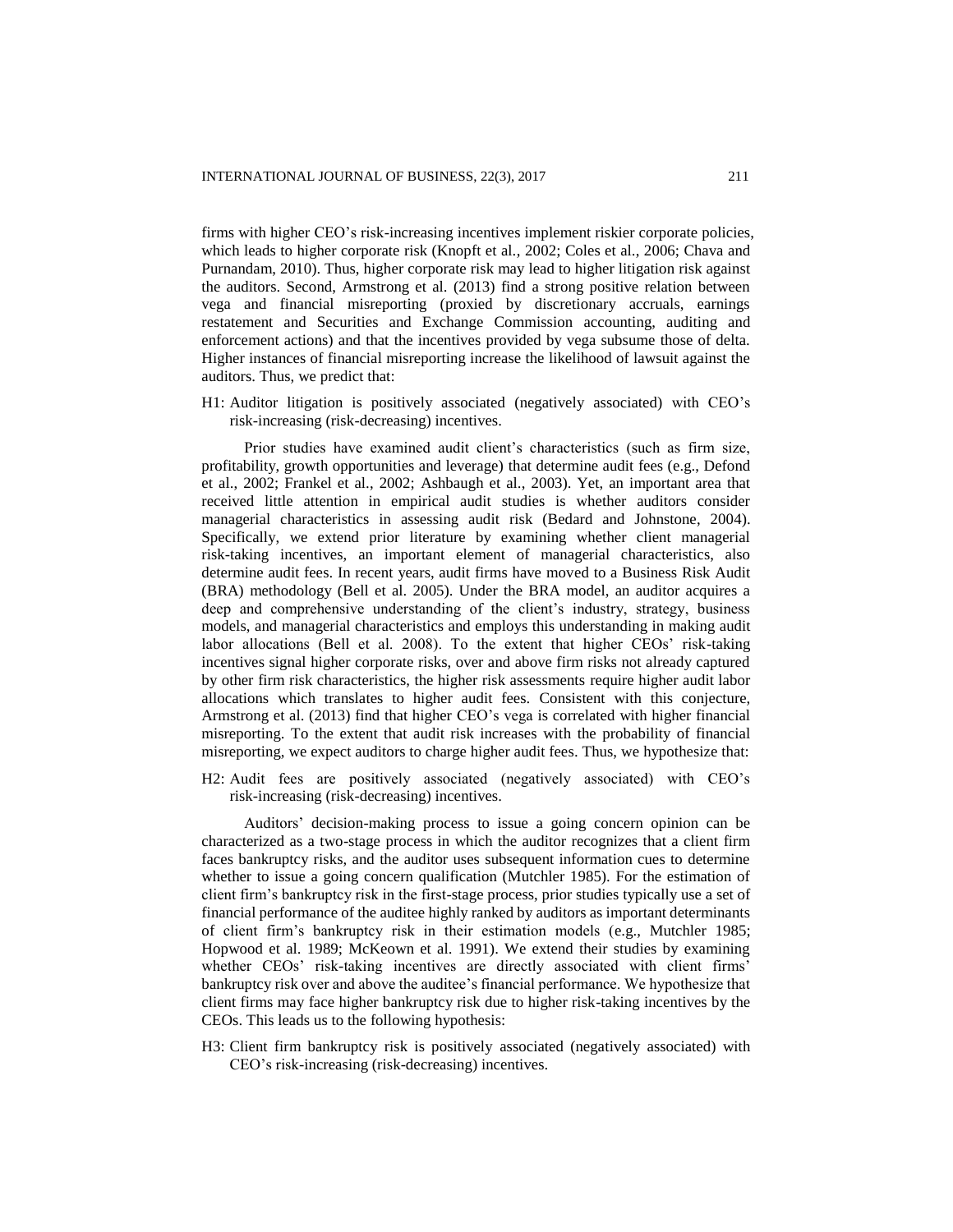Statement of Auditing Standard ("SAS") No. 59 (AICPA 1988) requires auditors to issue going concern opinions when substantial doubt exists regarding the client's ability to continue as a going concern for one year beyond the financial statement date. Auditors should review various conditions and events in assessing the going-concern risk (Behn et al., 1999). To the extent that higher CEOs' risk-taking incentives cast substantial doubt regarding the client's ability to continue as a going concern, we hypothesize the following:

H4: Auditors' propensity to issue going concern qualifications are positively associated (negatively associated) with CEO's risk-increasing (risk-decreasing) incentives.

# **III. SAMPLE DATA AND RESEARCH METHODOLOGY**

#### **A. Sample Data**

Our initial sample consists of firms in the Audit Analytics database. We eliminate firms in the financial (SIC code 6000 to 6999) and utility (SIC code 4000 to 4999) industries. We obtain data on auditor litigation suits and audit fees from Audit Analytics for the period 2000 to 2009.

We obtain financial statement data from Compustat and stock return data from CRSP. We obtain CEOs' compensation data from Execucomp to compute CEO's vega and CEO's delta to measure their risk-taking incentives. We define CEO's vega as the change in the value of the CEO's option portfolio for a 1% change in the annualized standard deviation of the firm's stock returns and CEO's delta as the change in the value of the CEO's option and stock portfolio for a 1% increase in the value of the firm's common stock price. We use Black-Scholes option-pricing model adjusted for dividends by Merton (1973) and take partial derivatives of the option price with respect to stock return volatility to obtain vega and stock price to obtain delta. The details of estimation are documented in Core and Guay (2002). We winsorize the control variables at the  $1<sup>st</sup>$  and 99<sup>th</sup> percentile. The intersection among these databases yield a sample of 9,560 firm-year observations  $(N= 1,504)$  unique firms) for the auditor litigation test and audit fees test.

For the corporate bankruptcy risk test and auditor going concern test, we use Audit Analytics to identify firms that were subjected to bankruptcy proceedings and to obtain the going concern opinions data for the period 2000 to 2009. The intersection among Audit Analytics, Compustat, CRSP, and ExecuComp yields a total of 5,835 firm-year observations  $(N= 1,157)$  unique firms) that have all available information for dependent variables, test variables and control variables. Table 1 provides the variable definitions.

#### **B. Research Methodology**

To test H1, we run a logit regression of auditor litigation risk. We use Stice (1991) to identify the determinants of auditor litigation risk. In model (1), the dependent variable (LIT) is a dummy variable that equals one if the auditor is subjected to litigation and zero otherwise. Our test variables are CEO's risk-increasing incentives proxied by the natural logarithm of CEO's vega (LOGCEOV) and CEO's risk-decreasing incentives proxied by the natural logarithm of CEO's delta (LOGCEOD):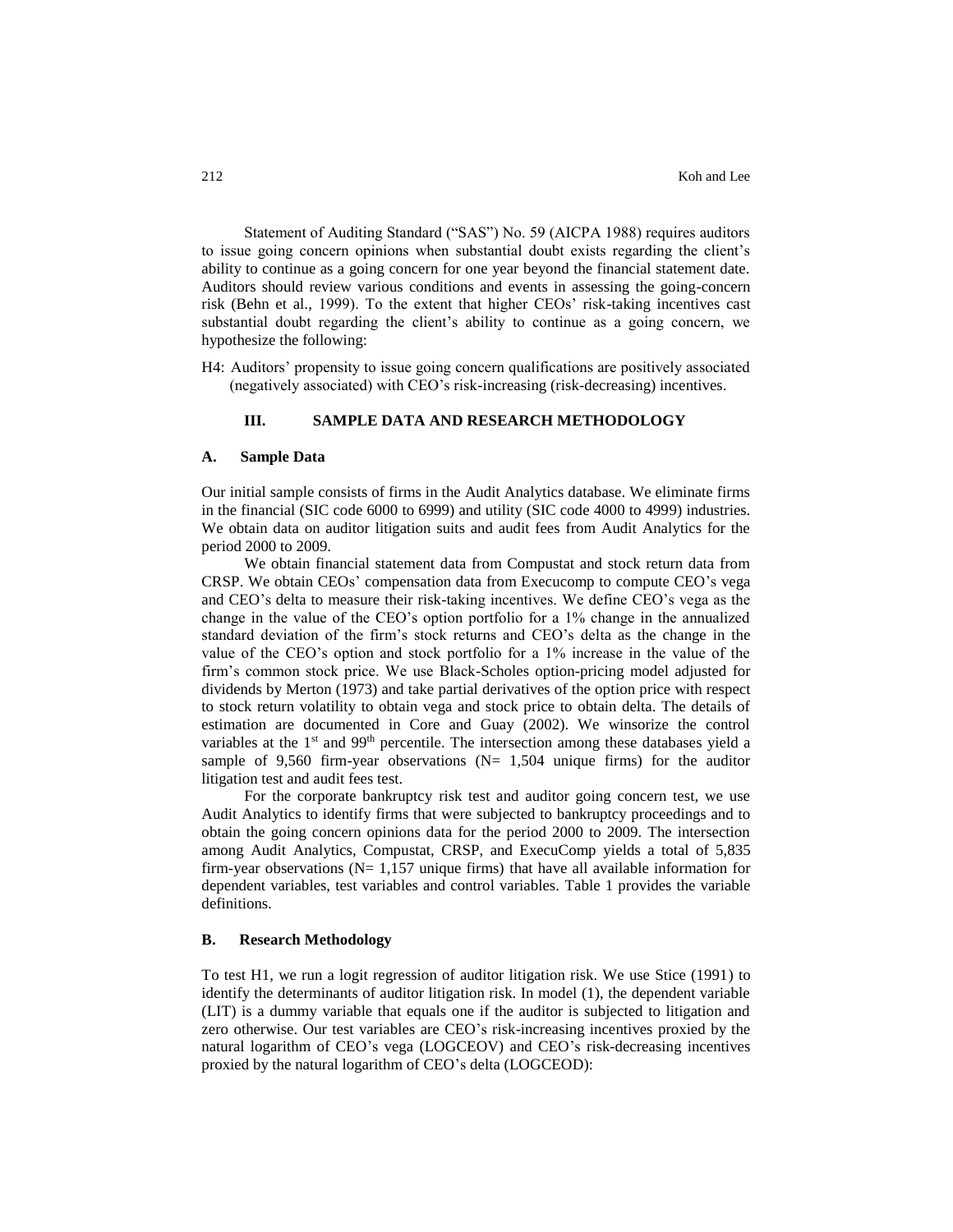# LIT<sub>,t</sub> =  $\alpha + \beta_1$ .LOGCEOV<sub>i,t</sub> +  $\beta_2$ .LOGCEOD<sub>i,t</sub> + Control\_Variables +Time dummies + Industry dummies +  $\varepsilon_{i,t}$  (1)

| <b>VARIABLE</b>   | <b>DEFINITION</b>                                                                                                                           | <b>SOURCE</b>                                    |
|-------------------|---------------------------------------------------------------------------------------------------------------------------------------------|--------------------------------------------------|
| LIT               | Dummy variable equals 1 when the AUDITOR is                                                                                                 | <b>Audit Analytics</b>                           |
|                   | sued, 0 otherwise.                                                                                                                          |                                                  |
| <b>REC</b>        | Ratio of receivables to total assets                                                                                                        | Compustat                                        |
| <b>INV</b>        | Ratio of inventory to total assets                                                                                                          | Compustat                                        |
| <b>ALTZ</b>       | Altman's Z-score                                                                                                                            | Compustat                                        |
| <b>SALESGR</b>    | Growth in sales scaled by previous year's sales                                                                                             | Compustat                                        |
| <b>TENURE</b>     | Dummy variable equals 1 when tenure is more than 3<br>years, 0 otherwise.                                                                   | <b>Audit Analytics</b>                           |
| <b>ADEP</b>       | Ratio of the firm's sales to the total sales of all                                                                                         | <b>Audit Analytics</b>                           |
|                   | clients of its auditor                                                                                                                      | Compustat                                        |
| LOGASSETS         | Natural logarithm of total assets at firm's fiscal<br>year-end                                                                              | Compustat                                        |
| <b>VARIANCE</b>   | Variance of returns of the firm over its fiscal year                                                                                        | <b>CRSP</b>                                      |
| LOGCEOV           | Natural logarithm of (1+ dollar change in CEO's<br>stock and option portfolio for a 1% change in stock<br>return volatility) (in millions). | <b>ExecuComp</b>                                 |
| <b>LOGCEOD</b>    | Natural logarithm of (1+ dollar change in CEO's<br>stock and option portfolio for a 1% change in stock<br>price) (in millions)              | <b>ExecuComp</b>                                 |
| CEO'S VEGA        | Dollar change in CEO's stock and option portfolio<br>for a 1% change in stock return volatility)(in                                         | <b>ExecuComp</b>                                 |
|                   | millions).                                                                                                                                  |                                                  |
| CEO'S DELTA       | Dollar change in CEO's stock and option portfolio                                                                                           | <b>ExecuComp</b>                                 |
| LAF               | for a 1% change in stock price) (in millions)<br>Natural logarithm of audit fees in dollars                                                 |                                                  |
| <b>AUDIT FEES</b> | Audit fees in dollars                                                                                                                       | <b>Audit Analytics</b><br><b>Audit Analytics</b> |
| <b>PLIT</b>       | Predicted probability of litigation based on Stice's                                                                                        |                                                  |
|                   | model                                                                                                                                       |                                                  |
| <b>RPLIT</b>      | Predicted probability of litigation based on Stice's<br>model, extended                                                                     |                                                  |
| BIG4              | Dummy variable equals 1 when the firm is audited                                                                                            | <b>Audit Analytics</b>                           |
|                   | by a member in the big five, 0 otherwise                                                                                                    |                                                  |
| <b>ROA</b>        | Ratio of the firm's income before extraordinary items<br>to total assets                                                                    | Compustat                                        |
| RET               | Firm's return over the fiscal year                                                                                                          | <b>CRSP</b>                                      |
| LEV               | Ratio of firm's total liabilities to total assets                                                                                           | Compustat                                        |
| AR_IN             | Sum of the firm's receivables and inventory scaled                                                                                          | Compustat                                        |
|                   | by total assets                                                                                                                             |                                                  |
| <b>SPECIAL</b>    | Absolute value of special items scaled by total assets                                                                                      | Compustat                                        |
| BМ                | Book to market ratio at fiscal year end                                                                                                     | Compustat                                        |
| <b>NBS</b>        | Number of business segments                                                                                                                 | Compustat                                        |
| <b>DFOR</b>       | Dummy variable equals 1 if there is foreign                                                                                                 | Compustat                                        |
|                   | operations, 0 otherwise                                                                                                                     |                                                  |
| <b>EMPLAN</b>     | if<br>Dummy<br>variable<br>equals<br>firm<br>1<br>has                                                                                       | Compustat                                        |

# **Table 1**

# Variable definitions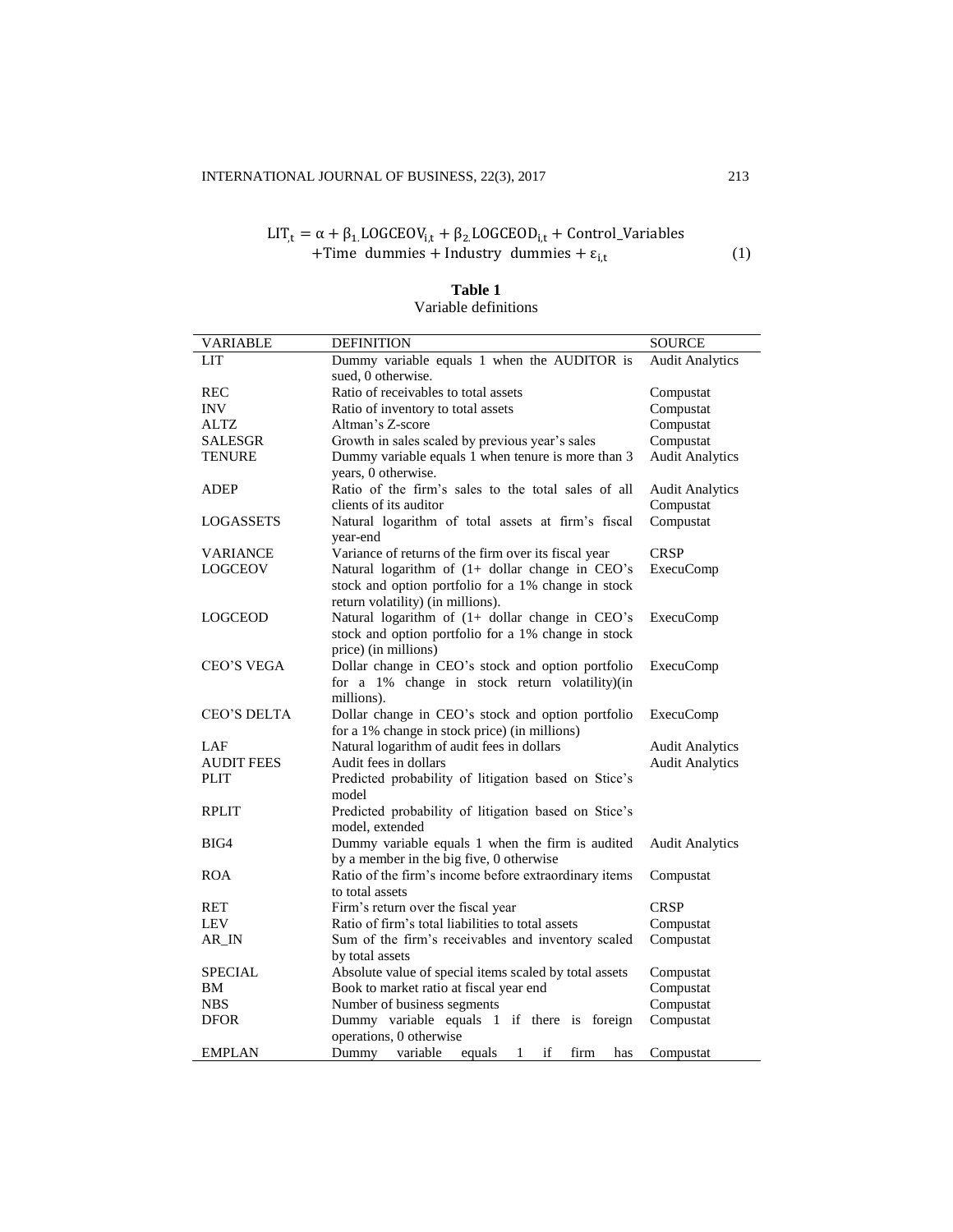|                   | pension/postretirement plans, 0 otherwise              |                        |
|-------------------|--------------------------------------------------------|------------------------|
| <b>REPORTLAG</b>  | Number of days between fiscal year-end<br>and          | Compustat              |
|                   | earnings announcement date                             |                        |
| <b>BANK</b>       | Dummy variable equals 1 when the firm filed for        | <b>Audit Analytics</b> |
|                   | bankruptcy, 0 otherwise                                |                        |
| NI                | Net income scaled by total assets                      | Compustat              |
| CA_SALES          | Ratio of current assets to total sales                 | Compustat              |
| <b>CRATIO</b>     | Current ratio                                          | Compustat              |
| CA_TA             | Ratio of current assets to total assets                | Compustat              |
| <b>CASH</b>       | Cash balance scaled by total assets                    | Compustat              |
| <b>LTD</b>        | Long-term debt scaled by total assets                  | Compustat              |
| <b>LOGSALES</b>   | Natural logarithm of sales                             | Compustat              |
| GC                | Dummy variable equals 1 when a going concern           | <b>Audit Analytics</b> |
|                   | opinion is issued for the firm, 0 otherwise.           |                        |
| <b>PBANK</b>      | Predicted probability of bankruptcy based<br>$\alpha$  |                        |
|                   | Hopwood et al. (1989)'s and McKeown et al.             |                        |
|                   | (1991)'s model                                         |                        |
| <b>RPBANK</b>     | Predicted probability of bankruptcy based<br>on        |                        |
|                   | Hopwood et al. (1989)'s and McKeown et al.             |                        |
|                   | (1991)'s model, extended                               |                        |
| LOGAGE            | Natural logarithm of the number of years that the      | <b>CRSP</b>            |
|                   | firm is listed on the stock exchange                   |                        |
| <b>BETA</b>       | Firm's beta estimated using a market model over its    | <b>CRSP</b>            |
|                   | fiscal year                                            |                        |
| <b>CHGLEV</b>     | Change in LEV during the year                          | Compustat              |
| <b>LLOSS</b>      | Dummy variable equals 1 when the firm reports a        | Compustat              |
|                   | bottom-line loss for the previous year, 0 otherwise    |                        |
| <b>INVEST</b>     | Cash and short-term investments scaled by total        | Compustat              |
|                   | assets                                                 |                        |
| <b>FFINANCE</b>   | Dummy variable equals 1 when the firm issues           | Compustat              |
|                   | equity or debt in the subsequent fiscal year           |                        |
| <b>OCF</b>        | Operating cash flow scaled by total assets             | Compustat              |
| <b>LTF</b>        | Natural logarithm of total fees charged by the auditor | <b>Audit Analytics</b> |
|                   | in dollars                                             |                        |
| <b>TOTAL FEES</b> | Total fees charged by the auditor in dollars           | <b>Audit Analytics</b> |

Based on H1, we expect  $\beta_1 > 0$  and  $\beta_2 < 0$ . The control variables in model (1) include the following: the ratio of receivables to total assets (REC), ratio of inventories to total assets (INV), Altman's Z-score (ALTZ), annual sales growth (SALESGR), auditor tenure (TENURE), ratio of firm's sales to total sales of all clients of the auditor (ADEP), firm size (LOGASSETS), and variance of the firm's stock returns over its fiscal year (VARIANCE). Appendix A contains the variable definitions.

To test H2, we run an ordinary least squares regression of the natural logarithm of audit fees (LAF). Our test variables of interest are CEO's risk-increasing incentives proxied by the natural logarithm of CEO's vega (LOGCEOV) and CEO's risk-decreasing incentives proxied by the natural logarithm of CEO's delta (LOGCEOD). The audit fees model is as follows:

LAF<sub>,t</sub> =  $\alpha + \beta_1$ LOGCEOV<sub>i,t</sub> +  $\beta_2$ LOGCEOD<sub>i,t</sub> +  $\beta_3$ PLIT(RPLIT)<sub>i,t</sub> +Control\_Variables + Time dummies + Industry dummies +  $\varepsilon_{i,t}$  (2)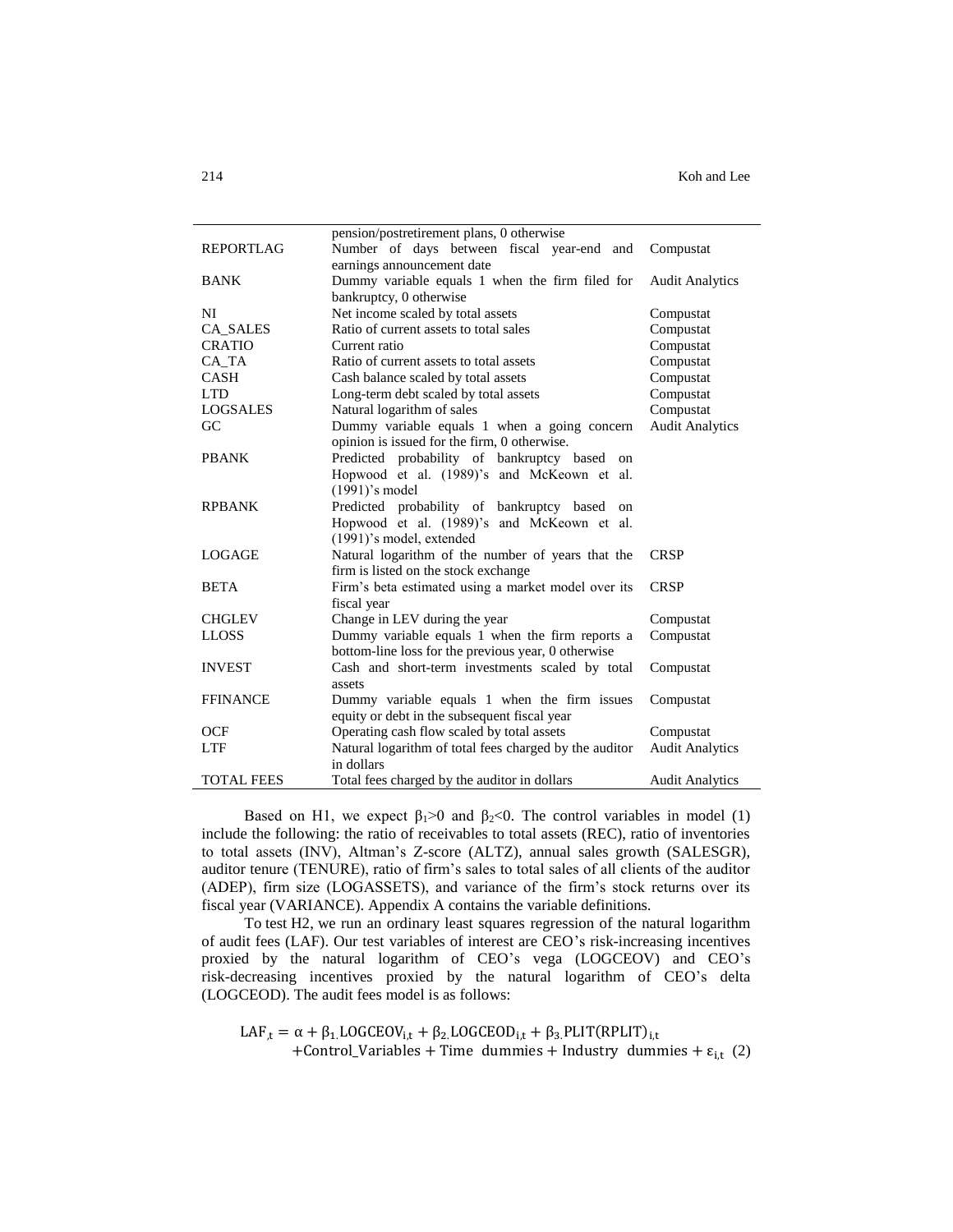Based on H2, we expect audit fees to be positively associated with managerial risk-increasing incentives (i.e.,  $\beta_1 > 0$ ). We also expect audit fees to be positively associated with managerial risk-decreasing incentives (i.e.,  $\beta_2 \le 0$ ).

An important feature of model (2) is the control for auditor litigation risk because prior literature has documented the relation between auditors' litigation and audit fees. For example, Beatty (1993) find that auditor litigation risk is positively associated with audit fees because as the expected losses from imposition of legal liability increase, the audit fee will increase. Venkataraman et al. (2008) use the IPO setting to examine the relation between auditor exposure to legal liability and audit quality and audit fees. They find that auditors receive higher audit fees for IPO audits than post-IPO audits. They interpret their results as suggesting for IPOs, where securities laws impose an extra onus on auditors, audit quality and audit fees are higher than that for post-IPO audits. In sum, this stream of literature documents that auditors charge a higher audit fee in the face of higher auditor litigation risk. We use Stice (1991) auditor litigation model to compute the predicted probability of auditor litigation (PLIT) and control for this in our audit fees model, i.e., model (2).

To the extent that CEO's vega and CEO's delta may be related to auditor litigation risk based on H1, we also include CEO's vega and CEO's delta in the logit model to estimate the predicted probability of auditor litigation, i.e., we use model (1). We call this revised predicted probability of auditor litigation, RPLIT, and control for this in our audit fees model. Given that CEO's vega and CEO's delta have been used to estimate the probability of auditor litigation risk and this revised predicted probability is used as a control variable in model (2), any relationship between CEO's vega/CEO's delta and auditor litigation risk should already be impounded in RPLIT. So, any relationship documented between CEO's vega/CEO's delta and audit fees should be independent of the relationship between CEO's vega/CEO's delta and auditor litigation.

There are two possibilities on the relationship between CEO's vega/CEO's delta and audit fees. In the first case, if, after controlling for this revised probability of auditor litigation risk, CEO's vega/CEO's delta is still associated with audit fees, our results imply that CEO's vega/CEO's delta is associated with audit fees above and beyond the effect of CEO's vega/CEO's delta on probability of auditor litigation risk. Alternatively, in the second case, if, after controlling for this revised probability of auditor litigation risk, CEO's vega/CEO's delta is not associated with audit fees, our results imply that CEO's vega/CEO's delta potentially only affects audit fees through its effect on the probability of auditor litigation risk, i.e., the channel through which CEO's vega/CEO's delta affects audit fees is via the litigation channel.

All remaining control variables in determinants of audit fees, i.e., model (2) are based on prior research such as Defond et al. (2002) and Ashbaugh et al. (2003). These include firm size (LOGASSETS), a dummy variable that equals one if the firm is audited by a Big4 auditor (BIG4), return on assets (ROA), firms' stock return during the fiscal year (RET), variance of the firm's stock returns over its fiscal year (VARIANCE), liabilities divided by total assets (LEV), receivables and inventories divided by total assets (AR\_IN), absolute value of special items divided by total assets (SPECIAL), book value of equity divided by market value of equity (BM), number of business segments (NBS), dummy variable that equals one if the firm has foreign operations (DFOR), dummy variable that equals one if the firm has pension plans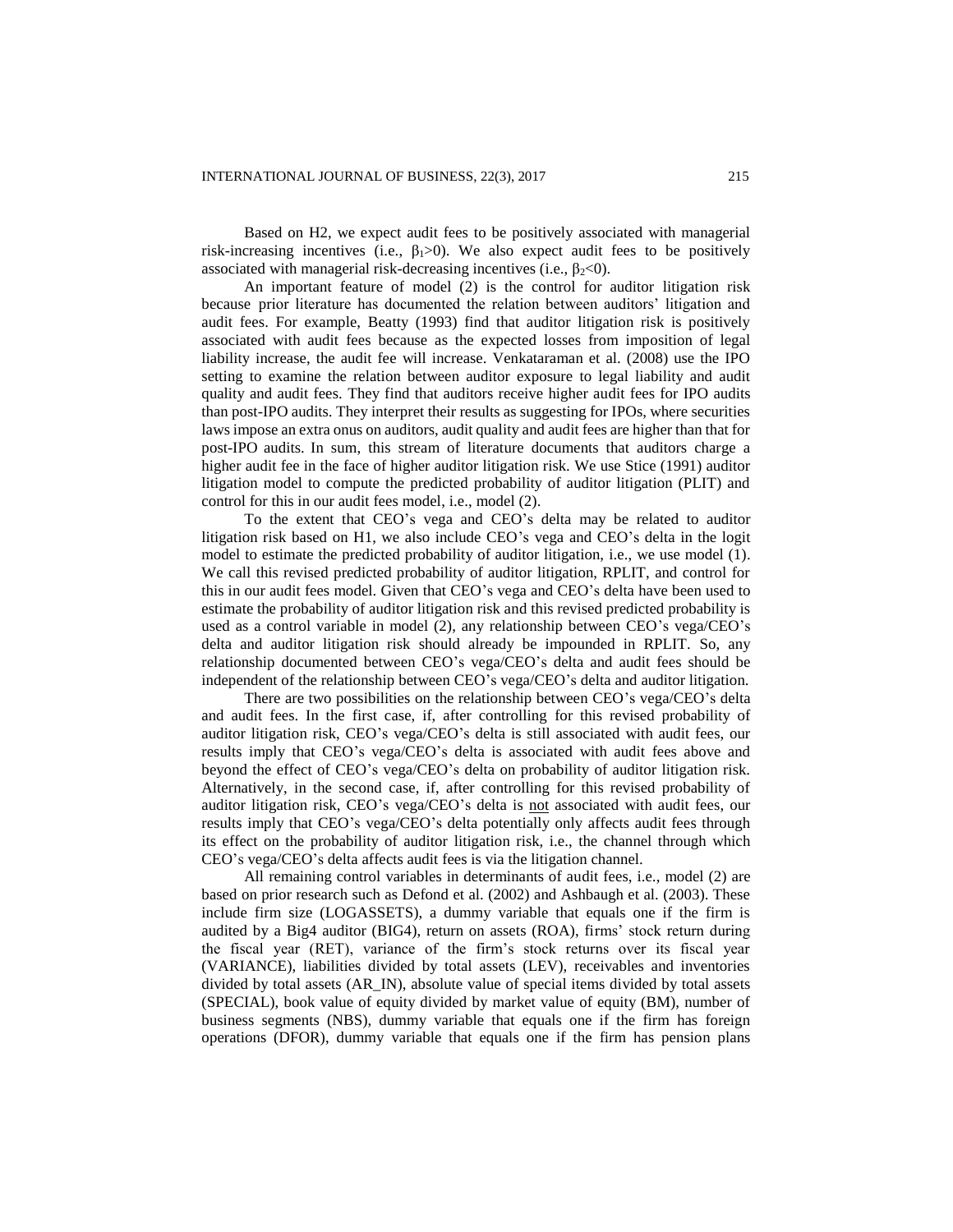(EMPLAN), and number of days between fiscal year end and annual earnings announcement date (REPORTLAG).

To test H3, we run a logit regression of likelihood of corporate bankruptcy. Specifically, we employ the bankruptcy prediction models in Hopwood et al. (1989) and McKeown et al. (1991). In model (3), the dependent variable (BANK) is a dummy variable that equals one if the firm filed for bankruptcy and zero otherwise. The main test variables are CEO's risk-increasing incentives (LOGCEOV) and CEO's risk-decreasing incentives (LOGCEOD). Specifically, our model on the corporate bankruptcy is as follows:

$$
BANK_{,t} = \alpha + \beta_{1} LOGCEOV_{i,t} + \beta_{2}LOGCEOD_{i,t} + Control_Variables
$$
  
+Time dummies + Industry dummies +  $\varepsilon_{i,t}$  (3)

Based on H3, we expect  $\beta_1>0$  and  $\beta_2<0$ . The control variables in the corporate bankruptcy model, i.e., model (3), include the following: net income divided by total assets (NI), current assets to sales (CA\_SALES), current ratio (CRATIO), ratio of current assets to total assets (CA\_TA), ratio of cash to total assets (CASH), long term debt divided by to total assets (LTD), and natural logarithm of sales (LOGSALES).

To test H4, we run a logit regression of going concern opinion. In model (4), the dependent variable (GC) is a dummy variable that equals one if the firm received a going-concern audit opinion and zero otherwise. The main test variables are CEO's risk-increasing incentives (LOGCEOV) and CEO's risk-decreasing incentives (LOGCEOD). Specifically, our model on the going-concern audit opinion is as follows:

 $GC_{,t} = \alpha + \beta_1 LOGCEOV_{i,t} + \beta_2 LOGCEOD_{i,t} + \beta_3.PBANK(RPBANK)<sub>i,t</sub>$ +Control\_Variables + Time dummies + Industry dummies +  $\varepsilon_{i,t}$  (4)

Based on H4, we expect  $\beta_1 > 0$  and  $\beta_2 < 0$ . Prior research studies used the predicted bankruptcy risk from a bankruptcy model as a determinant of auditor's issuance of going concern qualification decision (e.g., Hopwood et al. 1989; McKeown et al. 1991; Mutchler et al. 1997). We follow prior studies and compute the predicted probability of corporate bankruptcy (PBANK) and control for this in going concern model.

To the extent that CEO's vega and CEO's delta may be related to corporate bankruptcy risk based on H3, we also include CEO's vega and CEO's delta in the logit model used to estimate the predicted probability of corporate bankruptcy, i.e., using model (3) above. We call this revised predicted probability RPBANK and control for this in our going concern model. Given that CEO's vega and CEO's delta have been used to estimate the probability of corporate bankruptcy and this revised predicted probability is used as a control variable in model (4), any relationship between CEO's vega/CEO's delta and corporate bankruptcy risk should already be impounded in RPBANK. Hence, any relationship documented between CEO's vega/CEO's delta and going concern opinion should be independent of the relationship between CEO's vega/CEO's delta and corporate bankruptcy risk.

There are two possibilities on the relationship between CEO's vega/CEO's delta and auditors' propensity to issue a going concern opinion. In the first case, if, after controlling for this revised probability of bankruptcy risk, CEO's vega/CEO's delta is still associated with auditor's going concern opinion, our results imply that CEO's vega/CEO's delta is associated with auditor's going concern opinion above and beyond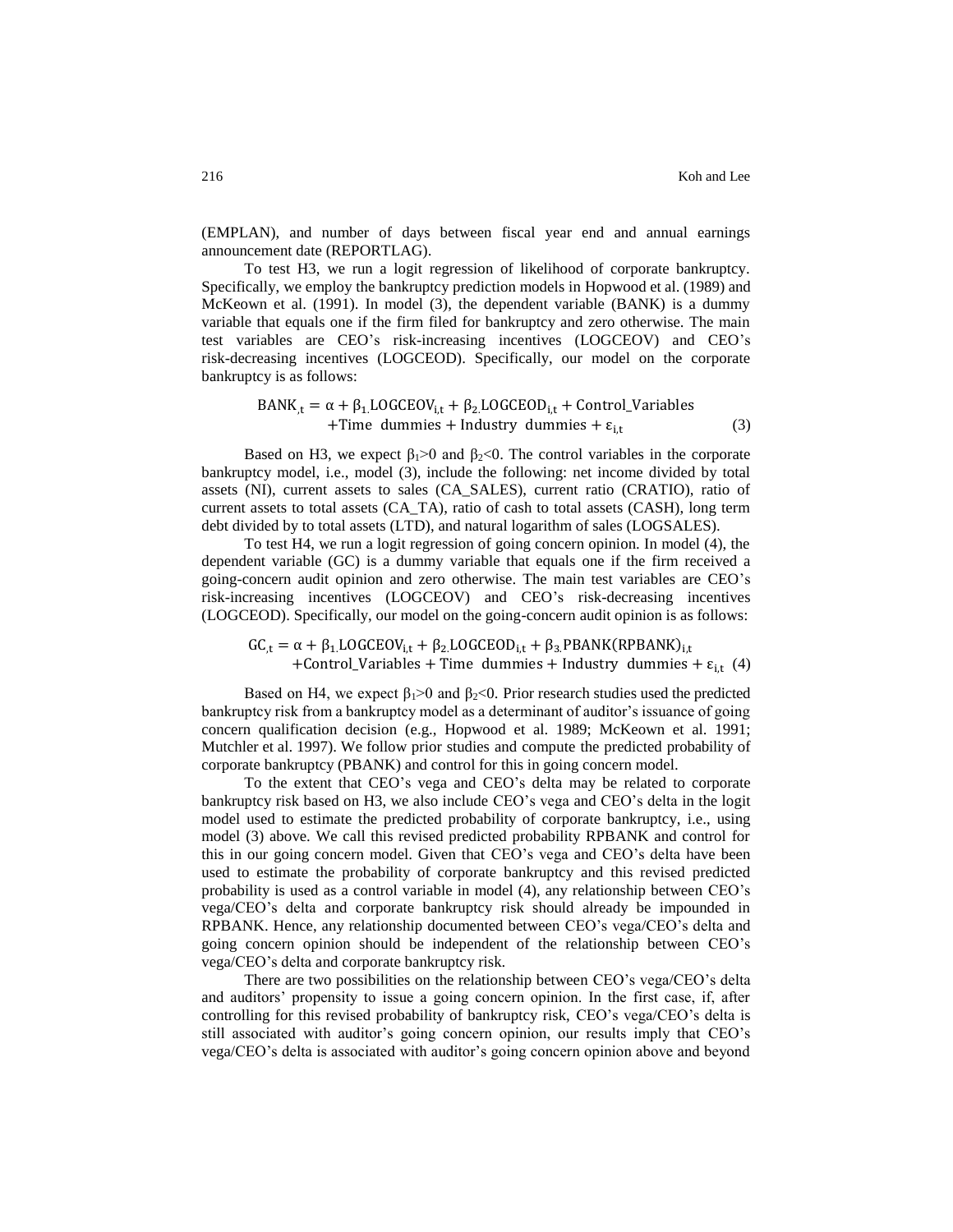the effect of CEO's vega/CEO's delta on probability of bankruptcy risk. Alternatively, in the second case, if, after controlling for this revised probability of bankruptcy risk, CEO's vega/CEO's delta is not associated with auditor's going concern opinion, our results imply that CEO's vega/CEO's delta potentially affects the probability of auditor's going concern opinion through its effect on auditee bankruptcy risk, i.e., the channel through which CEO's vega/CEO's delta affects auditor's going concern opinion is via the bankruptcy channel.

The remaining control variables in model (4) are based on prior research such as Defond et al. (2002) and Lim and Tan (2008). We include natural logarithm of total assets (LOGASSETS), age of firm (AGE), firm's systematic risk (BETA), stock return during the fiscal year (RET), variance of the firm's stock returns over its fiscal year (VARIANCE), leverage (LEV), change in leverage (CHGLEV), dummy variable that equals one if the firm reports a loss during the fiscal year (LLOSS), cash and short term investments divided by total assets (INVEST), a dummy variable that equals one if the firm issues equity or debt during the year (FFINANCE), a dummy variable that equals one if the firm is audited by a Big4 auditor (BIG4), operating cash flow divided by total assets (OCF), number of days between fiscal year end and annual earnings announcement date (REPORTLAG), and natural logarithm of total audit fees and non-audit fees charged by the auditor (LTF).

#### **IV. RESULTS**

#### **A. Auditor Litigation Risk and Managerial Risk-Taking Incentives**

Table 2 presents the descriptive statistics for the litigation sample and audit fee sample. For our sample, there are 64 auditor litigation cases. The mean CEO's vega is \$0.149 million and the median CEO's vega is \$0.0576 million while the mean CEO's delta is \$1.09 million and median CEO's delta is \$0.221 million. Our estimates of median delta and vega is similar to that of Brockman et al. (2010).

Based on pairwise univariate correlations (not tabulated), three points are noteworthy. First, probability of litigation is positively correlated with vega, providing initial support for our first hypothesis that firms with higher CEO's risk-increasing incentives have higher auditor litigation risk. Second, audit fees are positively correlated with vega, providing initial support for our second hypothesis that audit fees are positively associated with CEO's risk-increasing incentives. Third, using the cut-off of 0.8 as suggested by Kennedy (1998), there appears to be no multicollinearity concern.

Our first test examines the association between CEO's risk-increasing incentives and auditor litigation risk. Table 3 presents the logit regression results of auditor litigation risk. The dependent variable equals one if the auditor is named as a defendant in a lawsuit, zero otherwise. We take into account factors such as firm size, growth opportunities and stock return volatility.

Consistent with H1, we find that auditor litigation risk is positively associated with CEO's vega, i.e., CEO's risk-increasing incentives, at the 10% level and negatively associated with CEO's delta, i.e., CEO's risk-decreasing incentives, at the 5% level. Given our attempt to control for firm risk (proxied by stock return volatility and bankruptcy risk), our finding that CEO's risk-increasing/risk-decreasing incentives still affect auditor litigation risk is noteworthy because it demonstrates that the effect of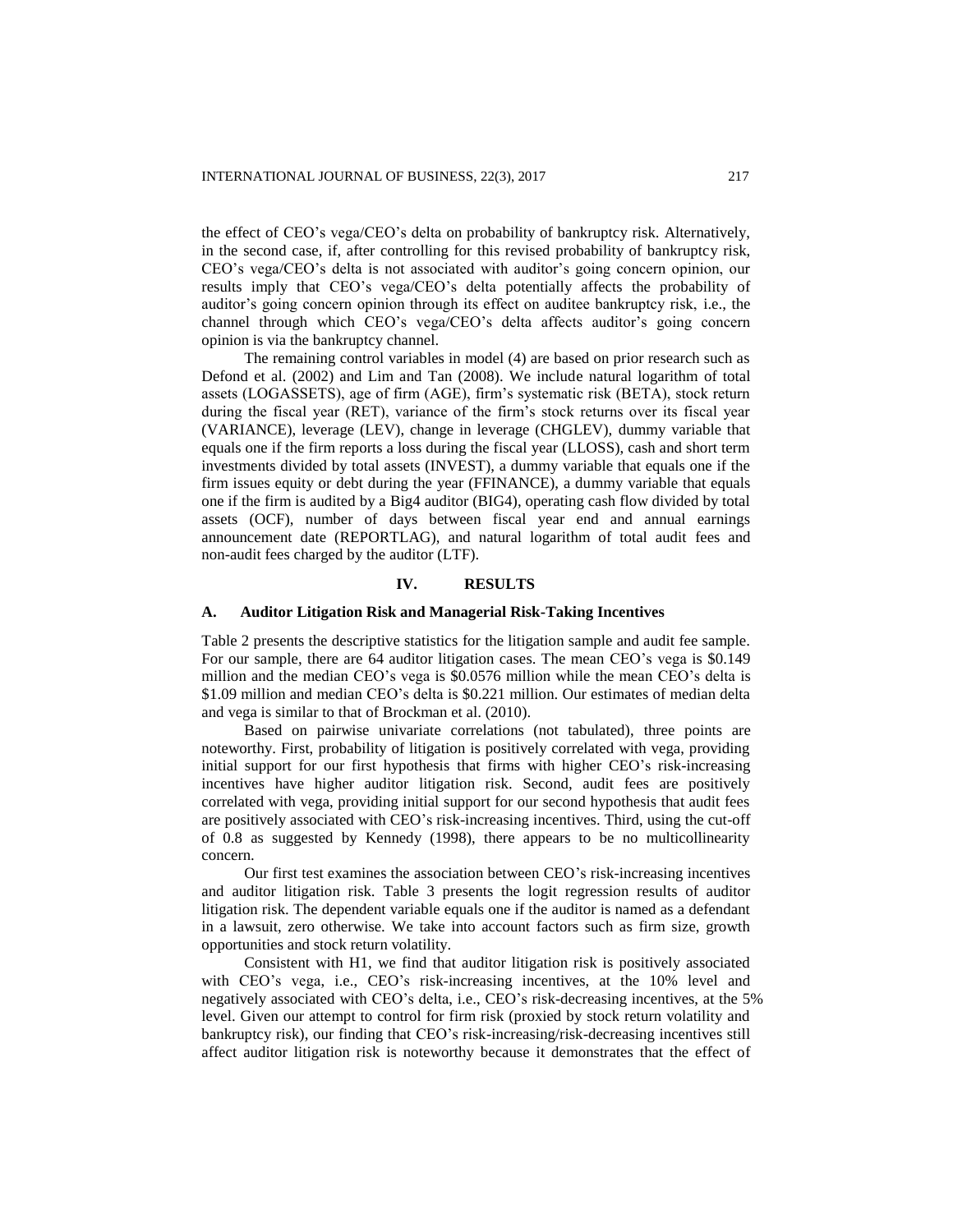CEO's risk-taking incentives on auditor litigation risk is distinct from that of firm risk. In other words, there is an incremental effect of CEO's risk-taking incentives on auditor litigation risk over and above those related to auditee firm-specific risk. Consistent with prior research, we also find, for our control variables, that the higher the receivables, the lower the Altman's Z score, the larger the firm, the higher the litigation risk.

#### **Table 2**

Descriptive statistics for litigation sample and audit fee sample

This table presents the descriptive statistics for the litigation model (Table 3) and audit fees model (Table 4). Table 1 contains the variable definitions.

| $\alpha$ and $\alpha$ contains the variable definitions. |       |           | Standard  | 25th       |           | 75 <sub>th</sub> |
|----------------------------------------------------------|-------|-----------|-----------|------------|-----------|------------------|
| <b>VARIABLE</b>                                          | N     | Mean      | Deviation | percentile | Median    | percentile       |
| <b>LIT</b>                                               | 9,560 | 0.007     | 0.082     | 0.000      | 0.000     | 0.000            |
| <b>REC</b>                                               | 9,560 | 0.143     | 0.100     | 0.072      | 0.129     | 0.192            |
| <b>INV</b>                                               | 9,560 | 0.117     | 0.120     | 0.017      | 0.092     | 0.170            |
| <b>ALTZ</b>                                              | 9,560 | 4.997     | 5.870     | 2.296      | 3.597     | 5.770            |
| <b>SALESGR</b>                                           | 9,560 | 0.111     | 0.330     | $-0.014$   | 0.080     | 0.184            |
| <b>TENURE</b>                                            | 9,560 | 0.582     | 0.493     | 0.000      | 1.000     | 1.000            |
| <b>ADEP</b>                                              | 9,560 | 0.005     | 0.044     | 0.000      | 0.000     | 0.001            |
| <b>LOGASSETS</b>                                         | 9,560 | 7.114     | 1.463     | 6.091      | 6.964     | 8.017            |
| <b>VARIANCE</b>                                          | 9,560 | 0.001     | 0.001     | 0.000      | 0.001     | 0.001            |
| <b>LOGCEOV</b>                                           | 9,560 | 0.119     | 0.176     | 0.020      | 0.056     | 0.144            |
| <b>LOGCEOD</b>                                           | 9,560 | 0.376     | 0.51      | 0.084      | 0.200     | 0.462            |
| <b>CEO'S VEGA</b>                                        | 9,560 | 0.149     | 0.307     | 0.020      | 0.058     | 0.155            |
| CEO'S DELTA 9,560                                        |       | 1.093     | 7.769     | 0.087      | 0.221     | 0.587            |
| LAF                                                      | 9,560 | 13.885    | 1.359     | 13.119     | 13.901    | 14.681           |
| <b>AUDIT FEES</b>                                        | 9,560 | 2,255,663 | 3,966,406 | 498,461    | 1,088,805 | 2,375,100        |
| <b>PLIT</b>                                              | 9,560 | 0.007     | 0.012     | 0.001      | 0.003     | 0.007            |
| <b>RPLIT</b>                                             | 9,560 | 0.007     | 0.013     | 0.001      | 0.003     | 0.007            |
| BIG4                                                     | 9,560 | 0.950     | 0.219     | 1.000      | 1.000     | 1.000            |
| <b>ROA</b>                                               | 9,560 | 0.030     | 0.150     | 0.0138     | 0.051     | 0.090            |
| RET                                                      | 9,560 | 0.136     | 0.574     | $-0.208$   | 0.065     | 0.356            |
| <b>LEV</b>                                               | 9,560 | 0.470     | 0.201     | 0.317      | 0.480     | 0.612            |
| AR IN                                                    | 9,560 | 0.261     | 0.158     | 0.139      | 0.243     | 0.352            |
| <b>SPECIAL</b>                                           | 9,560 | 0.025     | 0.066     | 0.000      | 0.004     | 0.019            |
| BM                                                       | 9,560 | 0.547     | 0.490     | 0.273      | 0.436     | 0.658            |
| <b>NBS</b>                                               | 9,560 | 2.648     | 1.748     | 1.000      | 3.000     | 4.000            |
| <b>DFOR</b>                                              | 9,560 | 0.571     | 0.495     | 0.000      | 1.000     | 1.000            |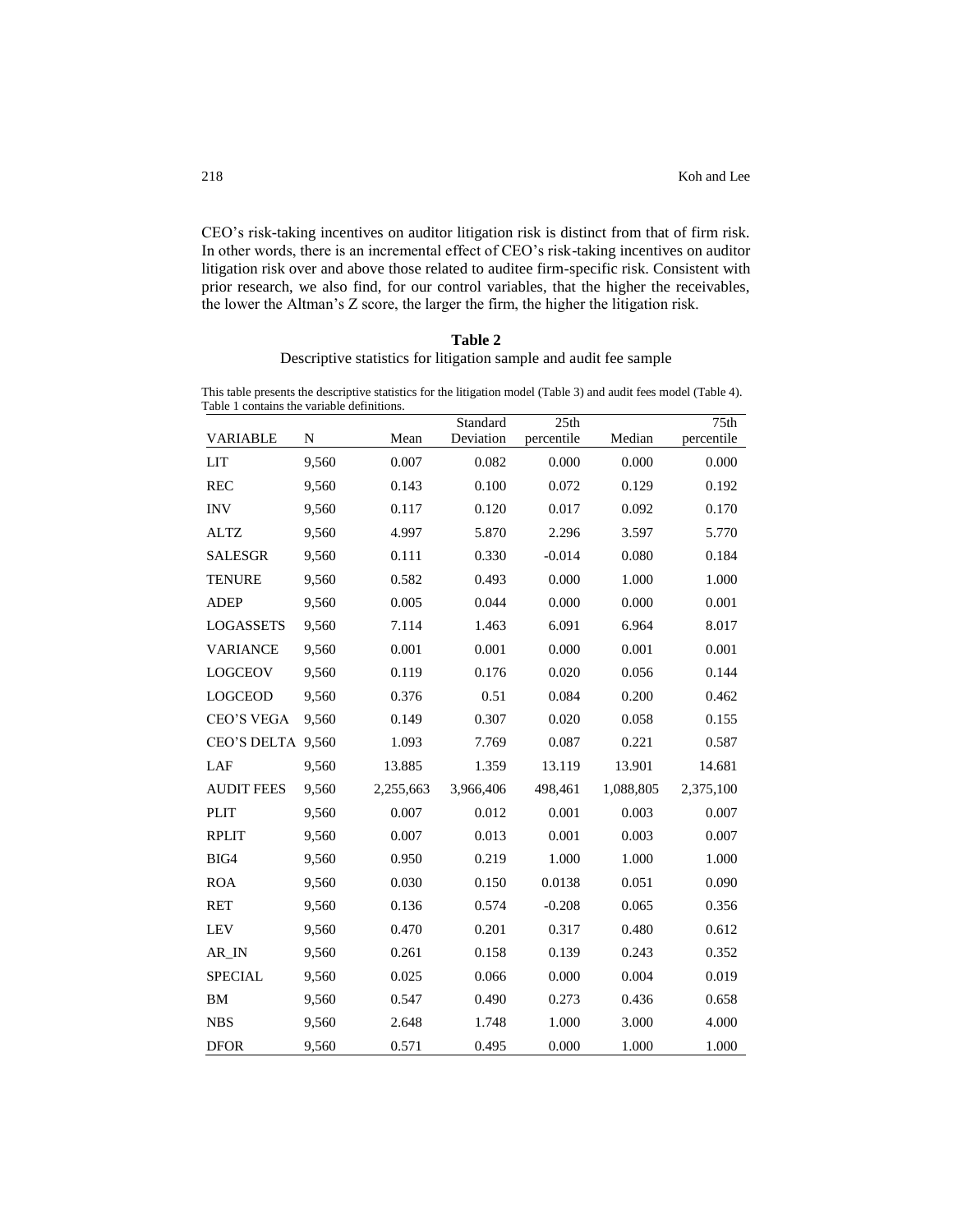| <b>EMPLAN</b>   | 9.560 | 0.466  | 0.499  | 0.000  | 0.000  | .000   |
|-----------------|-------|--------|--------|--------|--------|--------|
| REPORTLAG 9.560 |       | 40.608 | 22.586 | 28,000 | 37.000 | 49.000 |

## **Table 3** Logit regressions of auditor litigation

This table presents the logit regressions of auditor litigation. The dependent variable, LIT, takes the value of one if the auditor firm is sued and zero otherwise. LOGCEOV is the natural logarithm of the dollar change in CEO's stock and option portfolio for a 1% change in stock return volatility. LOGCEOD is the natural logarithm of the dollar change in CEO's stock and option portfolio for a 1% change in stock price. Other variables are defined in Table 1. The robust 2-tailed p-values are presented in square brackets with \*\*\*, \*\*, and  $*$  indicating p<0.01, p<0.05, and p<0.1.

|                  |          | (1)          |
|------------------|----------|--------------|
| <b>VARIABLES</b> |          | <b>LIT</b>   |
| <b>LOGCEOV</b>   | $+$      | $1.602*$     |
|                  |          | [0.057]      |
| <b>LOGCEOD</b>   |          | $-0.994**$   |
|                  |          | [0.023]      |
| <b>REC</b>       | $^{+}$   | $3.627***$   |
|                  |          | [0.001]      |
| <b>INV</b>       | $+$      | $-0.765$     |
|                  |          | [0.699]      |
| <b>ALTZ</b>      |          | $-0.102**$   |
|                  |          | [0.020]      |
| <b>SALESGR</b>   | $+$      | $-0.575$     |
|                  |          | [0.454]      |
| <b>TENURE</b>    |          | 0.148        |
|                  |          | [0.731]      |
| <b>ADEP</b>      | $+$      | $-4.071$     |
|                  |          | [0.515]      |
| <b>LOGASSETS</b> | $+$      | $0.644***$   |
|                  |          | [0.000]      |
| <b>VARIANCE</b>  | $+$      | 225.438***   |
|                  |          | [0.000]      |
| Constant         | $\gamma$ | $-10.616***$ |
|                  |          | [0.000]      |
| Observations     |          | 9,560        |
| Pseudo- $R^2$    |          | 0.136        |

# **B. Audit Fees and Managerial Risk-Taking Incentives**

From Table 2, the mean audit fees for our sample of firms are approximately \$2.25 million dollars. Table 4 presents the regressions of audit fees on managerial risk-taking incentives. In column (1), we include the proxies for managerial risk-taking incentives with PLIT and other control variables in the same regression. Consistent with H2, the coefficient on LOGCEOV is positively significant at the 1% level.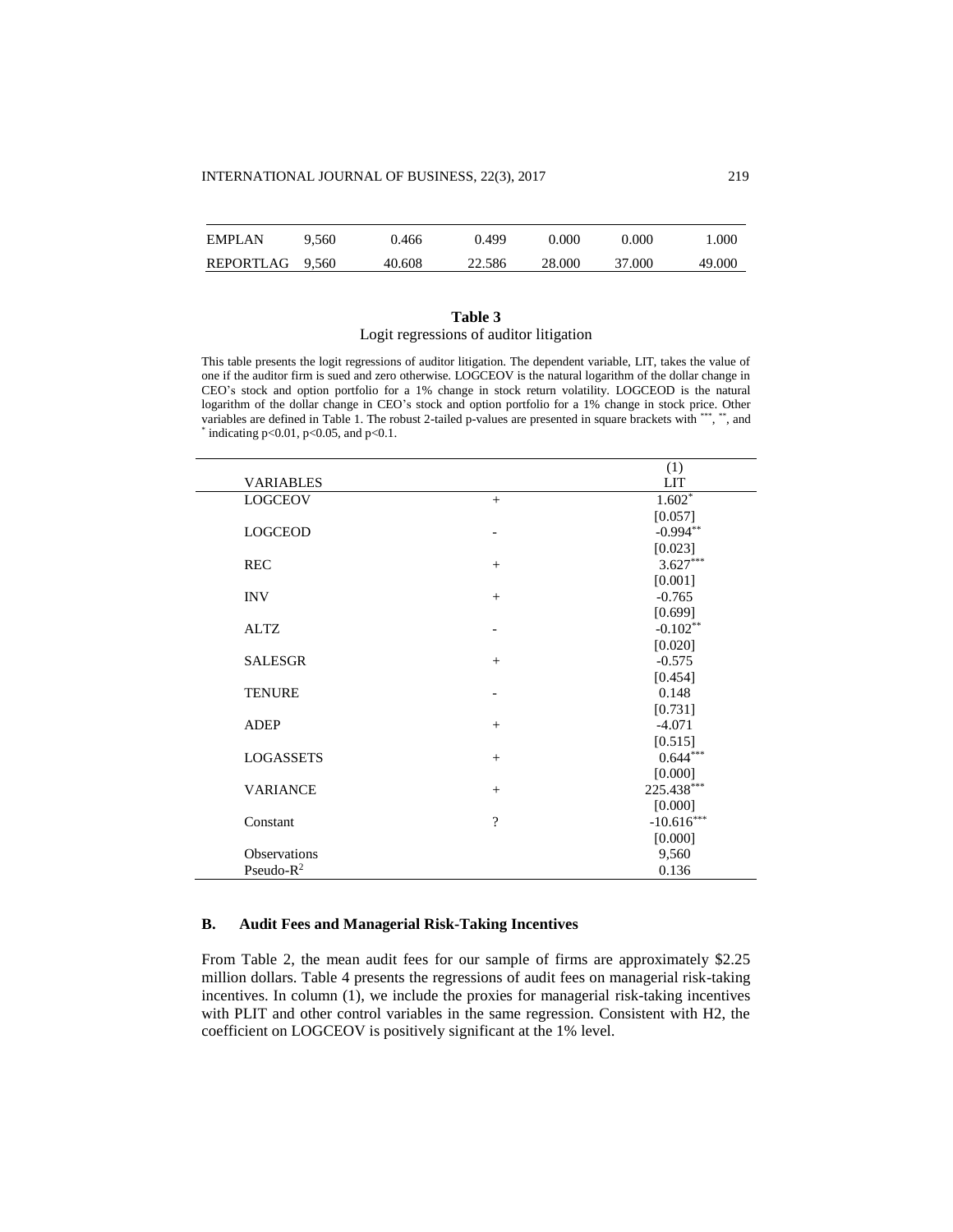# **Table 4** Regressions of audit fees

This table presents regressions of audit fees. The dependent variable, LAF, is the natural logarithm of audit fees. LOGCEOV is the natural logarithm of the dollar change in CEO's stock and option portfolio for a 1% change in stock return volatility. LOGCEOD is the natural logarithm of the dollar change in CEO's stock and option portfolio for a 1% change in stock price. PLIT is the predicted probability of litigation computed from the model in Table 2 excluding CEO's vega and CEO's delta. RPLIT is the "revised" predicted probability of litigation computed from the model in Table 2 including CEO's vega and CEO's delta. Other variables are defined in Table 1. Year fixed effect and industry fixed effects (not reported) are included in the model. The robust 2-tailed p-values are presented in square brackets with \*\*\*, \*\*\*, and \* indicating p<0.01, p<0.05, and p<0.1.

|                    |                          | (1)        | (2)        |
|--------------------|--------------------------|------------|------------|
| <b>VARIABLES</b>   |                          | LAF        | LAF        |
| <b>LOGCEOV</b>     | $^{+}$                   | $0.302***$ | $0.246***$ |
|                    |                          | [0.000]    | [0.004]    |
| <b>LOGCEOD</b>     |                          | $-0.014$   | 0.013      |
|                    |                          | [0.631]    | [0.654]    |
| <b>PLIT</b>        | $^{+}$                   | 6.508***   |            |
|                    |                          | [0.000]    |            |
| <b>RPLIT</b>       | $^{+}$                   |            | $6.023***$ |
|                    |                          |            | [0.000]    |
| <b>LOGASSETS</b>   | $^{+}$                   | $0.468***$ | $0.470***$ |
|                    |                          | [0.000]    | [0.000]    |
| BIG4               | $^{+}$                   | 0.021      | 0.022      |
|                    |                          | [0.771]    | [0.769]    |
| <b>ROA</b>         |                          | $-0.208$   | $-0.220$   |
|                    |                          | [0.140]    | [0.117]    |
| <b>RET</b>         |                          | 0.012      | 0.012      |
|                    |                          | [0.618]    | [0.624]    |
| <b>VARIANCE</b>    | $^{+}$                   | $-8.313$   | $-7.122$   |
|                    |                          | [0.574]    | [0.629]    |
| <b>LEV</b>         | $^{+}$                   | $0.378***$ | $0.386***$ |
|                    |                          | [0.000]    | [0.000]    |
| $AR$ <sub>IN</sub> | $\! + \!\!\!\!$          | $0.562***$ | $0.569***$ |
|                    |                          | [0.000]    | [0.000]    |
| <b>SPECIAL</b>     | $+$                      | 0.247      | 0.246      |
|                    |                          | [0.413]    | [0.415]    |
| <b>BM</b>          |                          | $-0.021$   | $-0.020$   |
|                    |                          | [0.468]    | [0.483]    |
| <b>NBS</b>         | $+$                      | $0.061***$ | $0.062***$ |
|                    |                          | [0.000]    | [0.000]    |
| <b>DFOR</b>        | $^{+}$                   | $0.356***$ | $0.356***$ |
|                    |                          | [0.000]    | [0.000]    |
| <b>EMPLAN</b>      | $^{+}$                   | $0.118***$ | $0.119***$ |
|                    |                          | [0.000]    | [0.000]    |
| <b>REPORTLAG</b>   | $^{+}$                   | $0.004***$ | $0.004***$ |
|                    |                          | [0.000]    | [0.000]    |
| Constant           | $\overline{\mathcal{L}}$ | 8.675***   | 8.648***   |
|                    |                          | [0.000]    | [0.000]    |
| Observations       |                          | 9,560      | 9,560      |
| $\mathbb{R}^2$     |                          | 0.612      | 0.611      |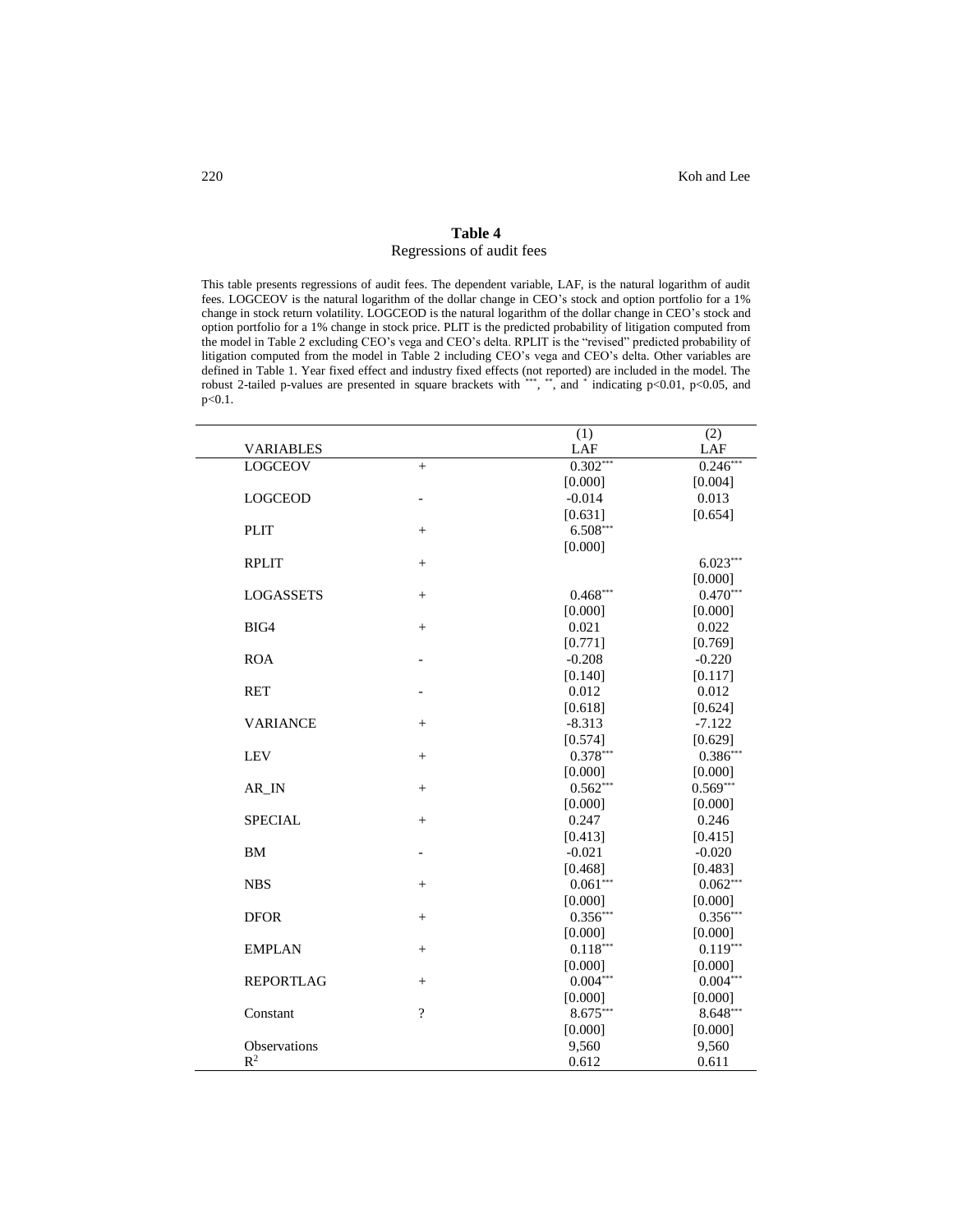Given our result for H1, we include the proxies for managerial risk-taking incentives but this time, with RPLIT and other control variables in the same regression. Consistent with H2, we continue to find that the coefficient on LOGCEOV is positively significant at the 1% level.

Based on the coefficient estimate in Table 4 column 2, a 1% increase in CEO's vega translates to a 0.246% increase in audit fees (Wooldridge, 2003). To gauge the economic significance of this estimate, we calculate the effect on audit fees from a one standard deviation increase in CEO's vega. An increase of CEO's vega of one standard deviation will increase audit fees by \$1.14 million  $(0.246*(\$2,255,663/0.14891)*$ 0.30714), which is half the mean of audit fees. Thus, the effect of vega on audit fees is economically meaningful.

As for the remaining control variables, we find that audit fees are positively associated with auditor litigation risk, firm size, leverage, inventory and receivable balances, number of business segments, foreign operations, employment plans, and report lag. It is consistent with prior studies (Defond et al. 2002; Ashbaugh et al., 2003).

Overall, our results suggest that managerial risk-taking incentives exert unique and significant influence on audit fees, incremental to those of known economic determinants of audit fees. We further show that this effect of CEO's risk-taking incentives on audit fees is incremental to the relationship between CEO's risk-taking incentives and auditor litigation.

#### **C. Corporate Bankruptcy Risk and Managerial Risk-Taking Incentives**

For our third research question, we examine the association between managerial risk-taking incentives and the probability of corporate bankruptcy. Table 5 presents the descriptive statistics for the bankruptcy sample and going concern sample. About 0.22% of the firms were subjected to bankruptcy proceedings. As in other prior studies that employ Execucomp database to examine top management compensation, the likelihood of bankruptcy is low because Execucomp firms tend to be large.

Based on pairwise univariate correlations (not tabulated), three results are noteworthy. First, CEO's risk-decreasing incentives are negatively correlated with probability of bankruptcy. Second, auditors are less likely to issue a going concern audit opinion to firms with higher CEO's risk-decreasing incentives. Third, using the cut-off of 0.8 as suggested by Kennedy (1998), there appears to be no multicollinearity concern.

In Table 6, we employ a logit model to estimate bankruptcy risk based on McKweon et al. (1991)'s bankruptcy model. The dependent variable, BANK, equals one if the firms is bankrupt and zero otherwise. Here, we include the managerial risk-taking incentives as additional determinants of bankruptcy risk.

We find that the probability of bankruptcy is negatively and statistically associated with CEO's delta at 1% level of significance. Chava and Purnanandam (2010) suggest that CEO's delta measures managerial risk-reducing incentives due to managerial personal wealth diversification concerns. Consistent with Chava and Purnanandam (2010) and our prediction for H3, our result suggests that firms with higher CEO's delta (i.e., higher managerial risk-reducing incentives) are associated with lower bankruptcy risk. In contrast, we find no association between CEO's risk-increasing incentives (vega) and the likelihood of corporate bankruptcy. It is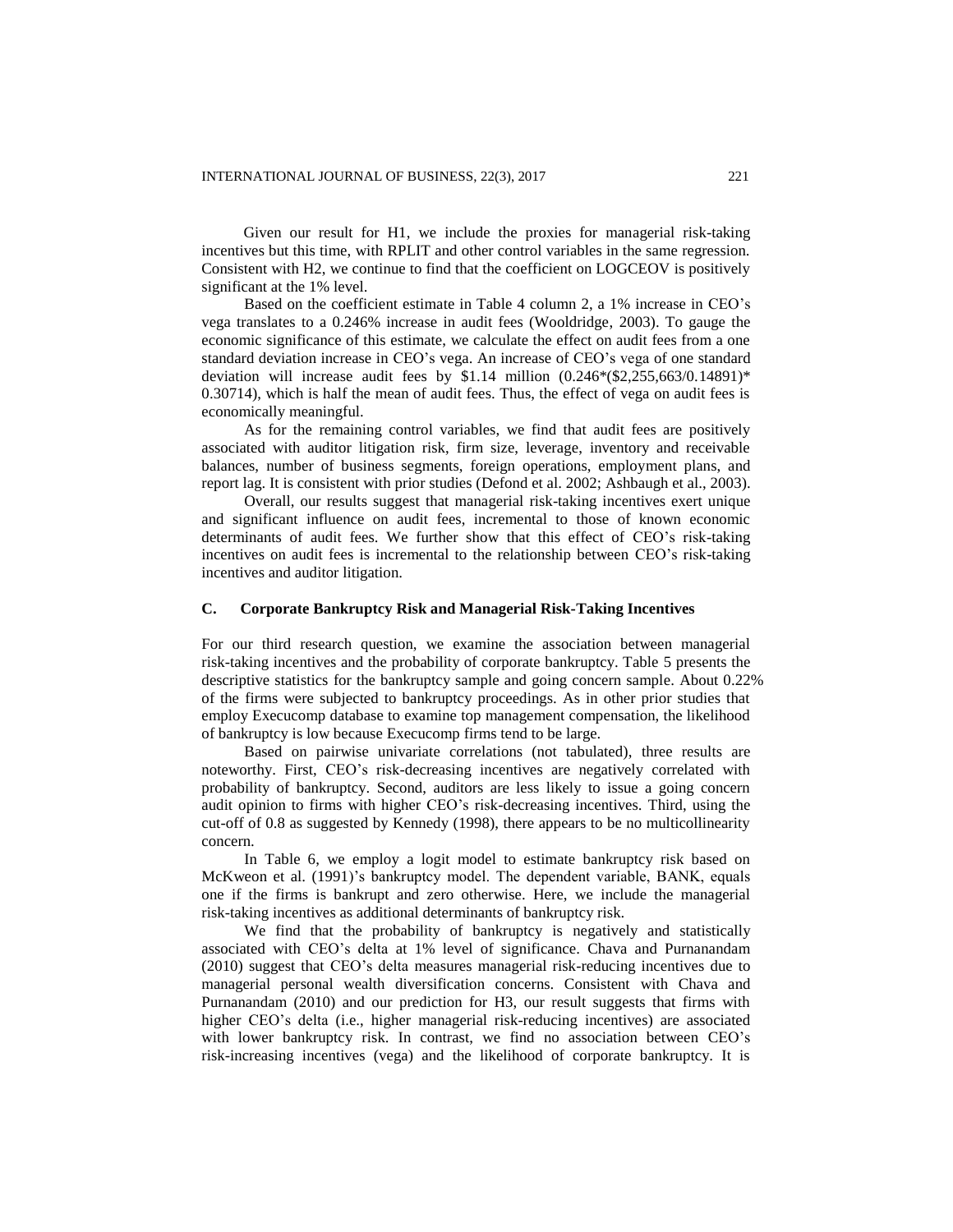conceivable that CEOs, motivated by high risk-increasing incentives, adopt corporate policies to promote firm risk, but draw a line at compromising the going concern of the firm.

As for the remaining control variables, we find that the probability of bankruptcy is negatively and statistically associated with profitability (NI) and firm size (LOGSALES). This is consistent with McKweon et al. (1991).

#### **Table 5**

Descriptive statistics for bankruptcy sample and going concern sample

This table presents the descriptive statistics for the corporate bankruptcy risk model (Table 6) and going-concern audit opinion model (Table 7). Table 1 contains the variable definitions.

| going-concern audit opmion model (Table 7). Table T contains the variable definitions. |             |           | Standard  | 25 <sub>th</sub> |           | 75th       |
|----------------------------------------------------------------------------------------|-------------|-----------|-----------|------------------|-----------|------------|
| <b>VARIABLE</b>                                                                        | $\mathbf N$ | Mean      | Deviation | percentile       | Median    | percentile |
| <b>BANK</b>                                                                            | 5,835       | 0.002     | 0.047     | 0.000            | 0.000     | 0.000      |
| NI                                                                                     | 5,835       | 0.031     | 0.151     | 0.014            | 0.050     | 0.086      |
| <b>CA_SALES</b>                                                                        | 5,835       | 0.600     | 1.544     | 0.277            | 0.399     | 0.631      |
| <b>CRATIO</b>                                                                          | 5,835       | 2.525     | 2.236     | 1.388            | 1.950     | 2.856      |
| CA_TA                                                                                  | 5,835       | 0.483     | 0.209     | 0.331            | 0.477     | 0.641      |
| CASH                                                                                   | 5,835       | 0.169     | 0.183     | 0.029            | 0.097     | 0.254      |
| <b>LTD</b>                                                                             | 5,835       | 0.164     | 0.153     | 0.005            | 0.144     | 0.268      |
| LOGSALES                                                                               | 5,835       | 7.147     | 1.511     | 6.112            | 7.071     | 8.158      |
| <b>LOGCEOV</b>                                                                         | 5,835       | 0.126     | 0.191     | 0.021            | 0.058     | 0.148      |
| <b>LOGCEOD</b>                                                                         | 5,835       | 0.414     | 0.571     | 0.091            | 0.220     | 0.503      |
| <b>CEO'S VEGA</b>                                                                      | 5,835       | 0.161     | 0.350     | 0.021            | 0.060     | 0.159      |
| <b>CEO'S DELTA</b>                                                                     | 5,835       | 1.366     | 9.121     | 0.095            | 0.246     | 0.654      |
| GC                                                                                     | 5,835       | 0.003     | 0.058     | 0.000            | 0.000     | 0.000      |
| <b>PBANK</b>                                                                           | 5,835       | 0.000     | 0.011     | 0.000            | 0.000     | 0.001      |
| <b>RPBANK</b>                                                                          | 5,835       | 0.002     | 0.016     | 0.000            | 0.000     | 0.000      |
| <b>LOGASSETS</b>                                                                       | 5,835       | 7.148     | 1.447     | 6.122            | 6.980     | 8.049      |
| LOGAGE                                                                                 | 5,835       | 2.918     | 0.771     | 2.398            | 2.890     | 3.526      |
| <b>BETA</b>                                                                            | 5,835       | 1.163     | 0.584     | 0.747            | 1.077     | 1.491      |
| RET                                                                                    | 5,835       | 0.164     | 0.554     | $-0.159$         | 0.098     | 0.368      |
| <b>VARIANCE</b>                                                                        | 5,835       | 0.001     | 0.001     | 0.000            | 0.001     | 0.001      |
| <b>LEV</b>                                                                             | 5,835       | 0.482     | 0.201     | 0.328            | 0.497     | 0.628      |
| <b>CHGLEV</b>                                                                          | 5,835       | $-0.002$  | 0.092     | $-0.037$         | $-0.005$  | 0.030      |
| <b>LLOSS</b>                                                                           | 5,835       | 0.172     | 0.378     | 0.000            | 0.000     | 0.000      |
| <b>INVEST</b>                                                                          | 5,835       | 0.169     | 0.183     | 0.028            | 0.097     | 0.254      |
| <b>FFINANCE</b>                                                                        | 5,835       | 0.964     | 0.187     | 1.000            | 1.000     | 1.000      |
| BIG4                                                                                   | 5,835       | 0.965     | 0.185     | 1.000            | 1.000     | 1.000      |
| <b>OCF</b>                                                                             | 5,835       | 0.099     | 0.094     | 0.057            | 0.099     | 0.145      |
| <b>REPORTLAG</b>                                                                       | 5,835       | 39.097    | 24.750    | 27.000           | 36.000    | 46.000     |
| <b>LTF</b>                                                                             | 5,835       | 14.329    | 1.223     | 13.546           | 14.252    | 15.086     |
| <b>TOTAL FEES</b>                                                                      | 5,835       | 3,501,137 | 6,327,578 | 763,608          | 1,546,910 | 3,563,000  |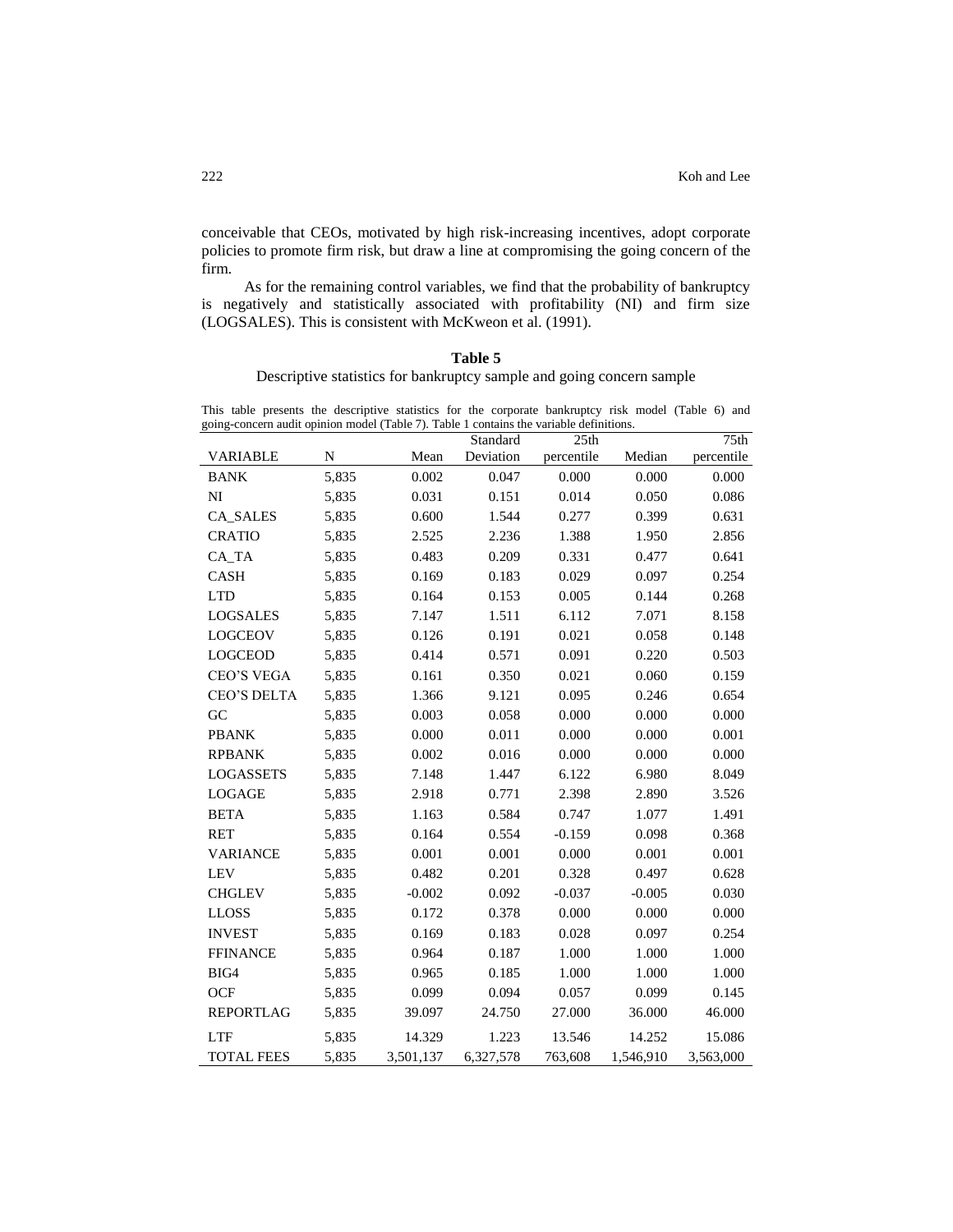#### **Table 6** Logit regressions of bankruptcy

This table presents logit regressions of corporate bankruptcy. The dependent variable, BANK, takes the value of one if firm is bankrupt and zero otherwise. LOGCEOV is the natural logarithm of the dollar change in CEO's stock and option portfolio for a 1% change in stock return volatility. LOGCEOD is the natural logarithm of the dollar change in CEO's stock and option portfolio for a 1% change in stock price. Other variables are defined in Table 1. The robust 2-tailed p-values are presented in square brackets with \*\*\*, \*\*, and  $*$  indicating p<0.01, p<0.05, and p<0.1.

|                  |                | (1)          |
|------------------|----------------|--------------|
| <b>VARIABLES</b> |                | <b>BANK</b>  |
| <b>LOGCEOV</b>   | $+$            | $-21.984$    |
|                  |                | [0.222]      |
| <b>LOGCEOD</b>   |                | $-30.969***$ |
|                  |                | [0.005]      |
| NI               |                | $-4.811***$  |
|                  |                | [0.000]      |
| <b>CA_SALES</b>  |                | $0.199*$     |
|                  |                | [0.062]      |
| <b>CRATIO</b>    |                | $-0.419$     |
|                  |                | [0.607]      |
| CA_TA            |                | $-1.070$     |
|                  |                | [0.758]      |
| <b>CASH</b>      |                | $-12.291$    |
|                  |                | [0.105]      |
| <b>LTD</b>       | $+$            | 5.074        |
|                  |                | [0.152]      |
| <b>LOGSALES</b>  |                | $0.667***$   |
|                  |                | [0.001]      |
| Constant         | $\overline{?}$ | $-8.619***$  |
|                  |                | [0.000]      |
| Observations     |                | 5,835        |
| Pseudo- $R^2$    |                | 0.457        |

#### **D. Audit Opinion and Managerial Risk-Taking Incentives**

Our fourth research question examines the association between auditor's going concern opinion and managerial risk-taking incentives. Table 7 presents the logit regressions of auditor's going concern opinion on managerial risk-taking incentives. In column (1), we include the proxies for managerial risk-taking incentives with PBANK and other control variables in the same regression. Consistent with H4, the coefficient on LOGCEOD is negatively significant at the 10% level.

Given our result for H3, we include the proxies for managerial risk-taking incentives but this time, with RPBANK and other control variables in the same regression. Consistent with H4, we continue to find that the coefficient on LOGCEOD is negatively significant at the 10% level. This indicates that auditors are less likely to issue going concern opinion to firms with higher CEO's risk-decreasing incentives (delta). Our result is consistent with Chava and Purnanandam's (2010) argument that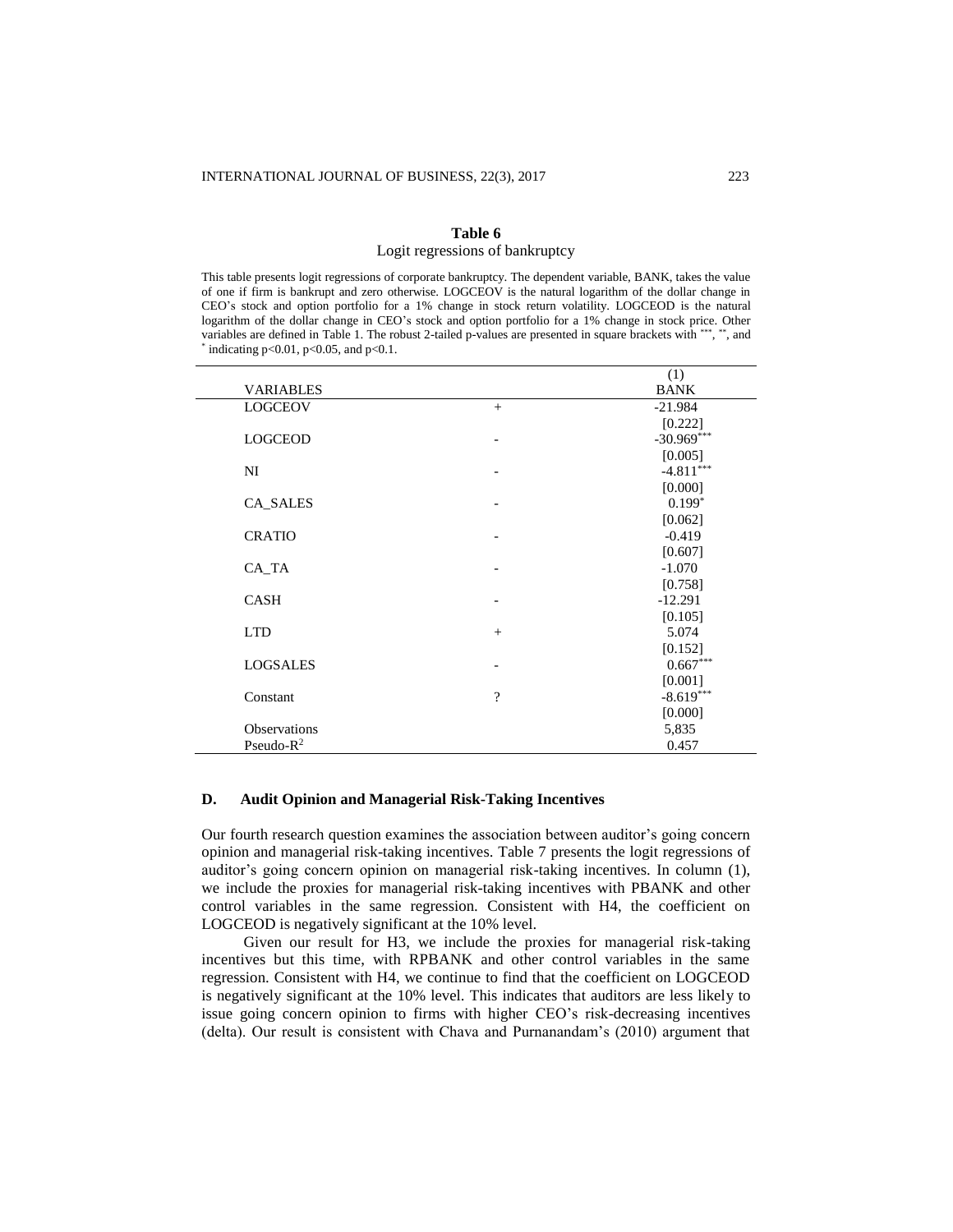# **Table 7** Logit regressions of going concern

This table presents logit regressions of going-concern audit opinion. The dependent variable (GC) equals one if the firm has a going concern audit opinion and zero otherwise. LOGCEOV is the natural logarithm of the dollar change in CEO's stock and option portfolio for a 1% change in stock return volatility. LOGCEOD is the natural logarithm of the dollar change in CEO's stock and option portfolio for a 1% change in stock price. PBANK is the predicted probability of bankruptcy computed using the model in Table 5 excluding CEO's delta and CEO's vega. RPBANK is the "revised" predicted probability of bankruptcy computed using the model in Table 5 including CEO's delta and CEO's vega. Other variables are defined in Table 1. The robust 2-tailed p-values are presented in square brackets \*\*\*, \*\*, and \* indicating  $p<0.01$ ,  $p<0.05$ , and  $p<0.1$ .

|                       |                          | (1)          | (2)          |
|-----------------------|--------------------------|--------------|--------------|
| <b>VARIABLES</b>      |                          | GC           | GC           |
| <b>LOGCEOV</b>        | $+$                      | 7.044        | 7.243        |
|                       |                          | [0.314]      | [0.337]      |
| <b>LOGCEOD</b>        |                          | $-13.184*$   | $-14.091*$   |
|                       |                          | [0.056]      | [0.053]      |
| <b>PBANK</b>          | $^{+}$                   | 1.680        |              |
|                       |                          | [0.755]      |              |
| <b>RPBANK</b>         | $+$                      |              | $-3.498$     |
|                       |                          |              | [0.455]      |
| <b>LOGASSETS</b>      |                          | 0.184        | 0.153        |
|                       |                          | [0.647]      | [0.688]      |
| AGE                   |                          | 0.232        | 0.249        |
|                       |                          | [0.591]      | [0.560]      |
| <b>BETA</b>           | $^{+}$                   | 0.345        | 0.304        |
|                       |                          | [0.371]      | [0.432]      |
| <b>RET</b>            | $\overline{\phantom{a}}$ | $-1.273$     | $-1.391$     |
|                       |                          | [0.325]      | [0.299]      |
| <b>VARIANCE</b>       | $^{+}$                   | 315.883***   | 330.825**    |
|                       |                          | [0.022]      | [0.020]      |
| <b>LEV</b>            | $^{+}$                   | $6.543***$   | $6.761***$   |
|                       |                          | [0.000]      | [0.000]      |
| <b>CHGLEV</b>         | $^{+}$                   | $-1.601$     | $-1.425$     |
|                       |                          | [0.150]      | [0.245]      |
| <b>LLOSS</b>          | $+$                      | 0.701        | 0.716        |
|                       |                          | [0.498]      | [0.484]      |
| <b>INVEST</b>         |                          | $-2.886$     | $-3.635$     |
|                       |                          | [0.460]      | [0.336]      |
| <b>FFINANCE</b>       |                          | $-0.255$     | $-0.227$     |
|                       |                          | [0.794]      | [0.813]      |
| BIG4                  | $^{+}$                   | $-1.130$     | $-1.124$     |
|                       |                          | [0.240]      | [0.216]      |
| <b>OCF</b>            | $\overline{a}$           | $-5.019***$  | $-5.562***$  |
|                       |                          | [0.001]      | [0.000]      |
| <b>REPORTLAG</b>      | $^{+}$                   | $0.006***$   | $0.007**$    |
|                       |                          | [0.022]      | [0.021]      |
| <b>LTF</b>            | $\overline{a}$           | $-0.014$     | $-0.010$     |
|                       |                          | [0.958]      | [0.969]      |
| Constant              | $\gamma$                 | $-10.154***$ | $-10.041***$ |
|                       |                          | [0.005]      | [0.006]      |
| Observations          |                          | 5,835        | 5,835        |
| Pseudo-R <sup>2</sup> |                          | 0.429        | 0.431        |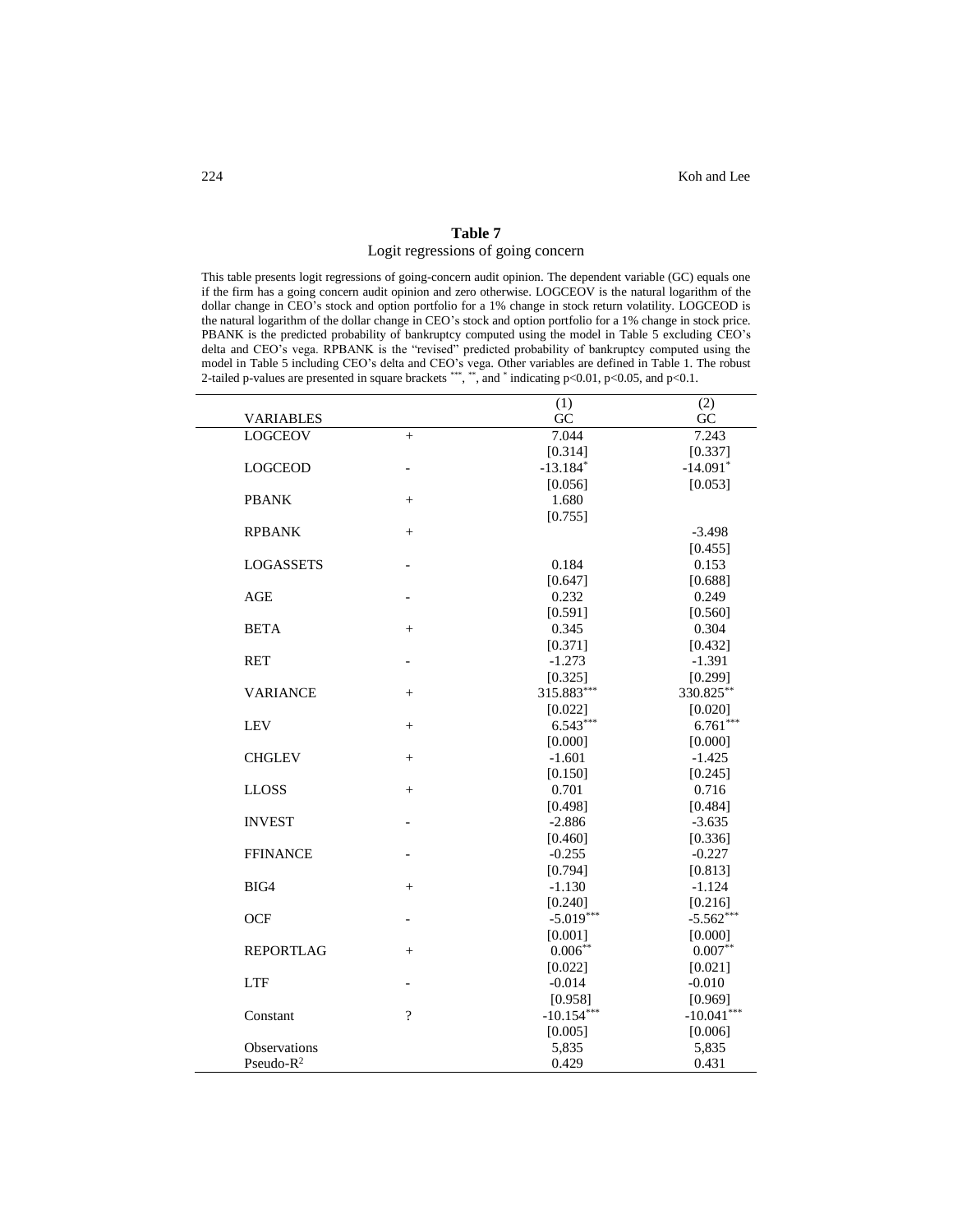CEO's delta measures managerial risk-reducing incentives due to managerial personal wealth diversification concerns. In contrast, we find no association between CEO's risk-increasing incentives (vega) and the auditor's propensity to issue a going concern opinion. It is conceivable that CEOs, motivated by high risk-increasing incentives, adopt corporate policies to promote firm risk, but draw a line at compromising the going concern of the firm.

As for other control variables, we find signs and significance similar to prior studies. For example, higher variance, higher leverage, longer reporting lag, lower operating cash flows are positively associated with the propensity in which auditors issue going concern opinion.

In sum, we find some evidence that that managerial risk-decreasing incentive reduces the probability of going concern audit opinions, over and above the effect of known economic determinants on the probability of going concern audit opinions. This effect is also independent of the relationship between CEO's risk-decreasing incentives and corporate bankruptcy risk. We find support for H4. Nevertheless, we caution that our results should be interpreted with the caveat that there are limited going concern opinions and results could be limited to our specific sample due to our stringent data requirements. At the minimum, we interpret our result as suggesting some interesting negative association between auditor's probability of issuing a going concern opinion and managerial risk taking incentives proxied by CEO's delta.

#### **E. Additional Analyses**

We perform several additional analyses. First, it could be possible that our results are driven by the post-Sarbanes-Oxley Act (SOX) period where auditors may be more concerned or more watchful of their auditees. Our results are qualitatively similar in both the pre-SOX and post-SOX periods.

Second, it could also be possible that our results are driven by specialist auditors given that specialist auditors may have better knowledge of the auditee. We partition our sample into firms that are audited by specialist auditors and those are not audited by specialist auditors. We find no evidence that our results are driven by auditors who are industry specialists.

Third, we test the sensitivity of our results to the inclusion of additional corporate governance variables such as the Gompers et al. (2003) and Bebchuk et al. (2004) governance indices. After controlling for these corporate governance variables, our results are qualitatively similar.

Fourth, it is possible that our dependent variables and managerial risk-taking incentives are jointly determined. Even though we partially mitigate this concern by controlling for various firm characteristics, corporate governance and firm fixed effects, we also repeat our tests of the four models using the three-stage least square estimation methodology to alleviate potential self-selection/endogeneity concerns. We draw on prior literature (Coles et al. 2006; Core and Guay 1999; Guay 1999) for determinants of CEO's vega and CEO's delta. After controlling for endogeneity, our results (not tabulated) are qualitatively similar.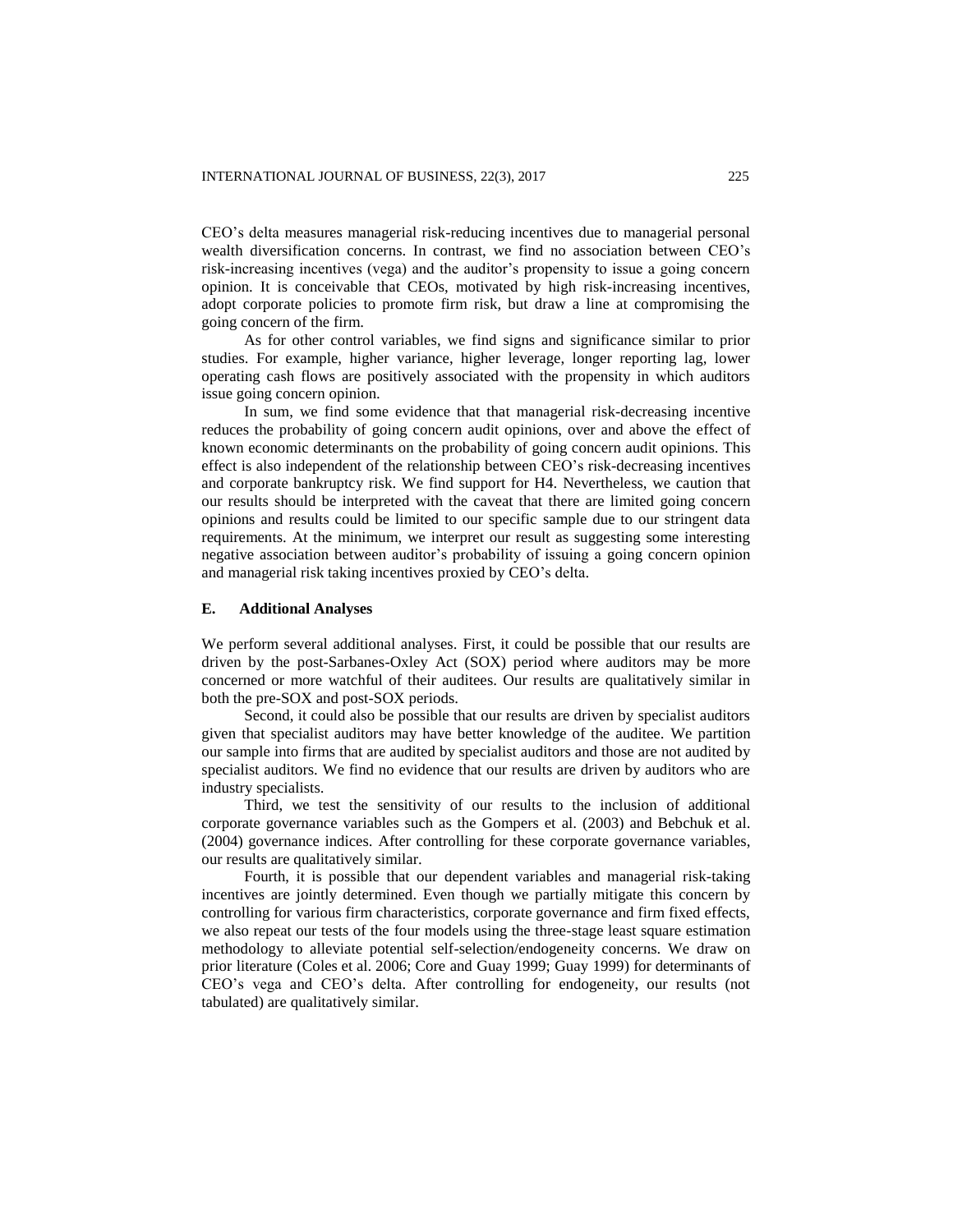#### **V. CONCLUSIONS**

In this study, we examine whether external auditors recognize managerial risk-taking incentives. Specifically, we examine the association between CEO's risk-taking incentives and auditor's judgments in various settings. Following prior studies, we measure CEO's risk-increasing incentives as the sensitivity of CEO's wealth to a 1% change in stock return volatility (vega). We measure CEO's risk-decreasing incentives as the sensitivity of CEO's wealth to a 1% change in stock price (delta).

We present four main results. First, we provide evidence that auditor litigation risk is positively related to CEO's risk-increasing incentives and negatively related to CEO's risk-decreasing incentives. Second, after controlling for the probability of auditor litigation (RPLIT) and firm-specific characteristics that affect audit pricing, we find that CEO's risk-increasing incentives are associated with higher audit fees. Taken together, our result suggests that external auditors charge higher audit fees to firms with greater CEO's risk-increasing incentives. This effect is over and above other firm-specific variables as well as the heightened auditor litigation risk related to greater CEO's risk-increasing incentives.

Third, we document that greater CEO's risk-decreasing incentives is associated with lower probability of corporate bankruptcy. Fourth, we find that auditors are less likely to issue going concern opinion to firms with greater CEO's risk-decreasing incentives, after controlling for the probability of bankruptcy and firm-specific characteristics that affect the probability of issuance of a going concern opinion. Taken together, our finding suggests that external auditors have a lower propensity to issue going concern opinion in firms with greater CEO's risk-decreasing incentives. This effect is over and above other company-specific variables as well as the reduced corporate bankruptcy risk related to greater CEO's risk-decreasing incentives.

Overall, our results have important implications for business risk auditing, which suggests better understanding of auditee's business strategy and managerial characteristics to deal with increasing audit complexity. Specifically, our results suggest that understanding the nature of top management equity compensation incentives can enhance the auditors' overall audit risk assessment.

# **ENDNOTES**

- 1. Chen et al. (2015) focuses on the association between vega and audit fees while we study the association between CEO's risk-increasing/risk-decreasing incentives and auditors' decisions.
- 2. Bedard and Johnstone (2004) find that auditor effort and audit fees are greater for clients that have higher corporate governance risk. While Bedard and Johnstone (2004) focus on client-specific corporate governance factors, our study examines client-level managerial characteristics proxied by managerial risk-taking incentives.
- 3. Similarly, Willenborg (1999) finds that IPO audit fees are positively associated with IPO proceeds amount (an ex ante measure of litigation risk). Seetharaman et al. (2002) examine UK firms offering to sell their securities publicly in the US. They find that UK auditors charge higher fees for their services when their clients access US, but not non-US, capital markets. This is consistent with the increase in liability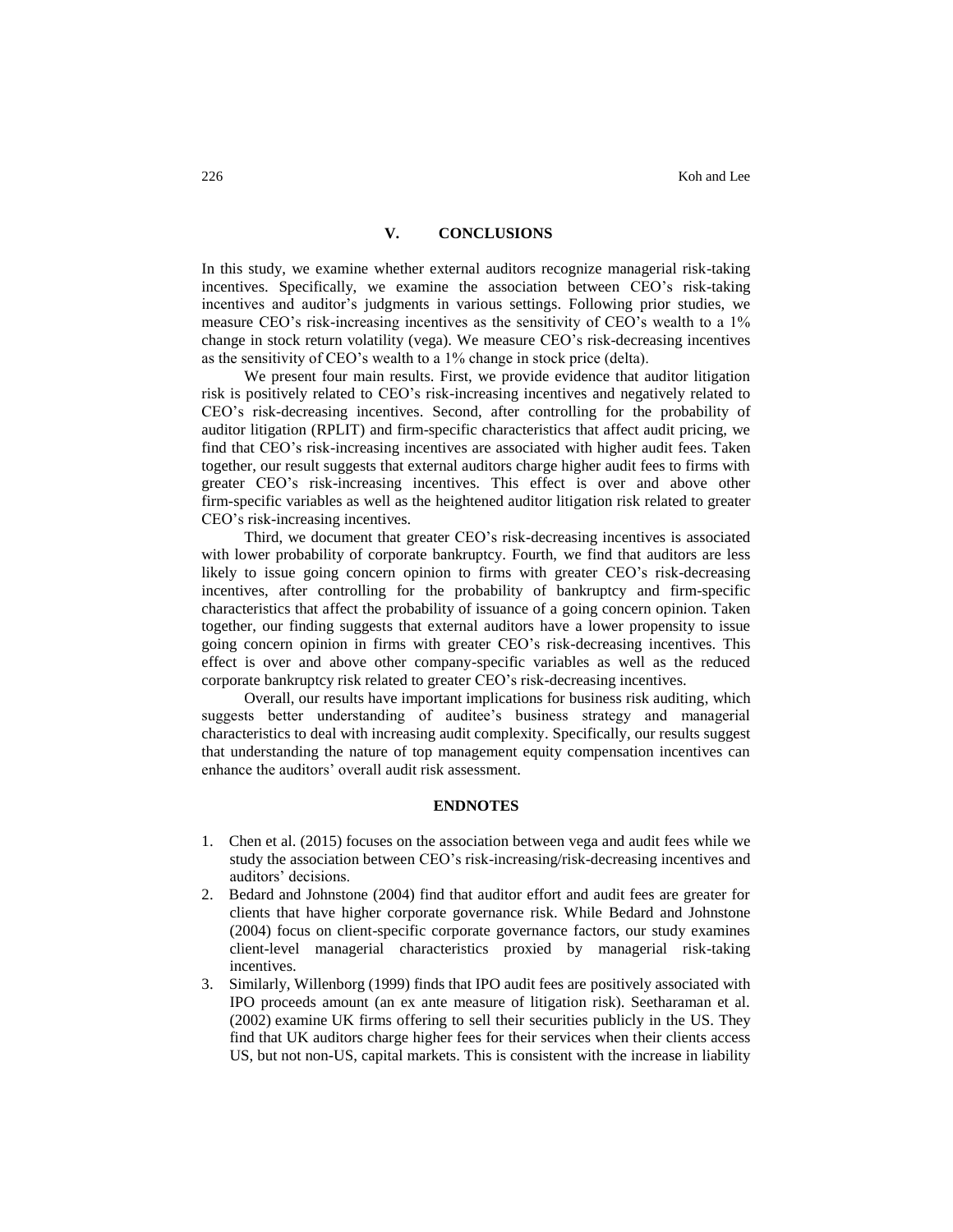present in the US for auditors of these UK-based firms. In sum, this stream of literature documents that auditors charge a higher audit fee in the face of higher auditor litigation risk.

- 4. The marginal effects of the CEO's vega and CEO's delta evaluated at the mean values of the independent variables are 0.004 and -0.002.
- 5. In a logit regression of BANK on the 6 independent variables excluding CEO's vega and CEO's delta, we find that the probability of bankruptcy is negatively and statistically associated with profitability (NI), cash holdings (CASH), and firm size (LOGSALES) and positively and statistically associated with long-term debt (LTD).
- 6. The marginal effect or the instantaneous rate of change in the predicted probability of a going concern opinion, holding all other values at their means, for CEO's delta is -0.01%.

#### **REFERENCES**

- American Institute of Certified Public Accountants, 1988, *Statement of Auditing Standard No. 59: The Auditor's Consideration of an Entity's Ability to Continue as a Going concern*, New York: AICPA.
- Armstrong, C.S., D.F. Larcker, G. Ormazabal, and D.J. Taylor, 2013, "The Relation between Equity Incentives and Misreporting: The Role of Risk-Taking Incentives," *Journal of Financial Economics,* 109, 327-350.
- Armstrong, C.S., and R. Vashishtha, 2012, "Executive Stock Options, Differential Risk-Taking Incentives, and Firm Value," *Journal of Financial Economics,* 104, 70-88.
- Ashbaugh, H., R. Lafond, and B.W. Mayhew, 2003, "Do Non-Audit Services Compromise Auditor Independence? Further Evidence," *The Accounting Review,* 78, 611-639.
- Bamber, L., J. Jiang, and I. Wang, 2010, "What's My Style? The Influence of Top Managers on Voluntary Corporate Financial Disclosures," *The Accounting Review,* 85, 1131-1162.
- Beatty, R, 1993, "The Economic Determinants of Auditor Compensation in the Initial Public Offerings Market," *Journal of Accounting Research,* 31, 294-302.
- Bedard, J., K. Johnstone, 2004, "Auditors Assessment of and Responses to Earnings Management Risk and Corporate Governance Risk," *The Accounting Review,* 79, 277-304.
- Behn, B.K., K. Pany, and R. Riley, 1999, "SAS No. 59: Going concern Evidence," *The CPA Journal,* 52-53.
- Bell, T.B., R. Doogar, and I. Solomon, 2008, "Audit Labor Usage and Fees under Business Risk Auditing," *Journal of Accounting Research,* 46, 729-760.
- Bell, T.B., W.R. Landsman, and D.A. Shackelford, 2001, "Auditors' Perceived Business Risk and Audit Fees: Analysis and Evidence," *Journal of Accounting Research,* 39, 35-43.
- Bell, T.B., M.E. Peecher, and I. Solomon, 2005, *The 21st Century Public Accounting Audit.* Montvale, New Jersey: KPMG International.
- Brockman, R., X. Martin, and E. Unlu, 2010, "Executive Compensation and the Maturity Structure of Corporate Debt," *Journal of Finance,* 65, 1123-1162.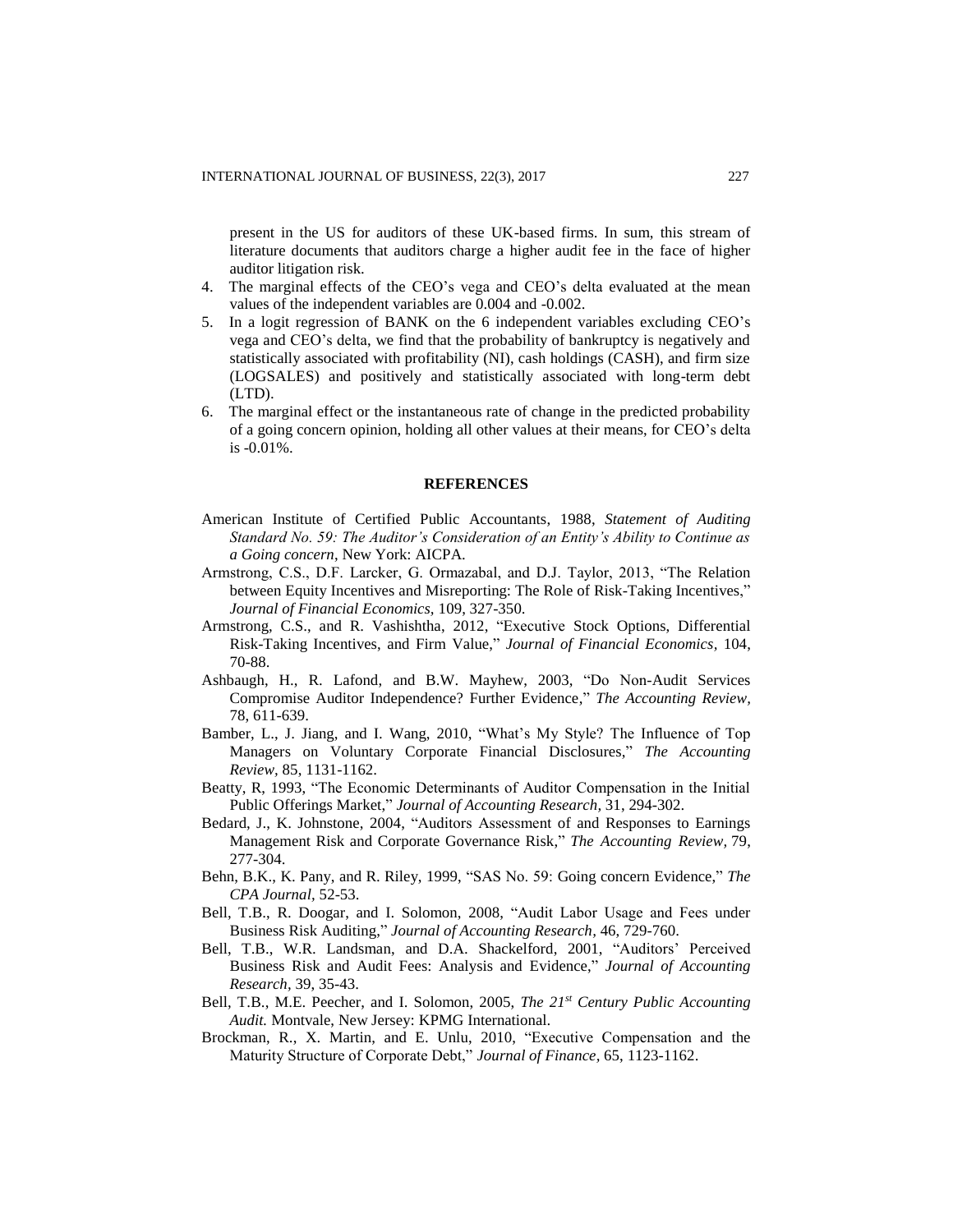- Chava, S., and A. Purnanandam, 2010, "CEOs versus CFOs: Incentives and Corporate Policies," *Journal of Financial Economics,* 97, 263-278.
- Chen, Y., F.A. Gul, M. Veeraraghavan, and L. Zolotoy, 2015, "Executive Equity Risk-Taking Incentives and Audit Pricing," *The Accounting Review,* 90, 2205-2234.
- Coles, J. L., N.D. Daniel, and L. Naveen, 2006, "Managerial Incentives and Risk-Taking," *Journal of Financial Economics,* 79, 431 – 468.
- Core, J.E., and W.R. Guay, 1999, "The Use of Equity Grants to Manage Optimal Equity Incentive Levels," *Journal of Accounting and Economics,* 28, 151 – 184.
- Core, J.E., and W.R. Guay, 2002, "Estimating the Value of Employee Stock Option Portfolios and Their Sensitivities to Price and Volatility," *Journal of Accounting Research,* 40, 613 – 630.
- Defond, M.L., K. Raghunandan, and K.R. Subramanyam, 2002, "Do Non-Audit Service Fees Impair Auditor Independence? Evidence from Going concern Audit Opinion," *Journal of Accounting Research,* 40, 1247-1274.
- Francis, J., A., H. Huang, S. Rajgopal, and A.Y. Zhang, 2008, "CEO Reputation and Reporting Quality," *Contemporary Accounting Research,* 25, 109-147.
- Frankel, R.M., M.F. Johnson, and K.K. Nelson, 2002, "The Relation between Auditors' Fees for Non-Audit Services and Earnings Management." *The Accounting Review,* 77, 71-106.
- Guay, W.R., 1999, "The Sensitivity of CEO Wealth to Equity Risk: An Analysis of the Magnitude and Determinants," *Journal of Financial Economics,* 53, 43-71.
- Heninger, W.G., 2001, "The Association between Auditor Litigation and Abnormal Accruals," *The Accounting Review,* 76, 111-126.
- Hopwood, W., J. McKeown, and J. Mutchler, 1989, "A Test of the Incremental Explanatory Power of Opinions Qualified for Consistency and Uncertainty," *The Accounting Review,* 64, 28-48.
- Kennedy, Peter, 1998, *A Guide to Econometrics*, UK, TJ International.
- Knopf, J.D., J. Nam, and J.H. Thornton Jr., 2002, ["The Volatility and Price Sensitivities](http://ideas.repec.org/a/bla/jfinan/v57y2002i2p801-813.html)  [of Managerial Stock Option Portfolios and Corporate Hedging,](http://ideas.repec.org/a/bla/jfinan/v57y2002i2p801-813.html)" *[Journal of](http://ideas.repec.org/s/bla/jfinan.html)  [Finance,](http://ideas.repec.org/s/bla/jfinan.html)* 57, 801-813.
- Lim, C.Y., and H.T. Tan, 2008 "Non-Audit Service Fees and Audit Quality: The Impact of Auditor Specialization," *Journal of Accounting Research,* 46, 199-246.
- Lys, T., and R. Watts, 1994, "Lawsuits against Auditors," *Journal of Accounting Research,* 32, 65-93.
- McKeown, J., J. Mutchler, and W. Hopwood, 1991, "Towards and Explanation of Auditor Failure to Modify the Audit Opinions of Bankrupt Companies," *Auditing: A Journal of Practice & Theory,* 10, 1-24.
- Mutchler, J.F., 1985, "A Multivariate Analysis of the Auditor's Going Concern Opinion Decision," *Journal of Accounting Research,* 85, 668-682.
- Mutchler, J.F., W. Hopwood, and J. McKeown, 1997, "The Influence of Contrary Information and Mitigating Factors on Audit Opinion Decisions on Bankrupt Companies," *Journal of Accounting Research,* 35, 295-310.
- O'Keefe, T.B., D.A. Simunic, and M.T. Stein, 1994, "The Production of Audit Services: Evidence from a Major Public Accounting Firm," *Journal of Accounting Research,* 32, 241-261.
- Public Company Accounting Oversight Board (PCAOB), 2014, *Auditing Standard No. 18 – Related Parties. Amendments to Certain PCAOB Auditing Standards*